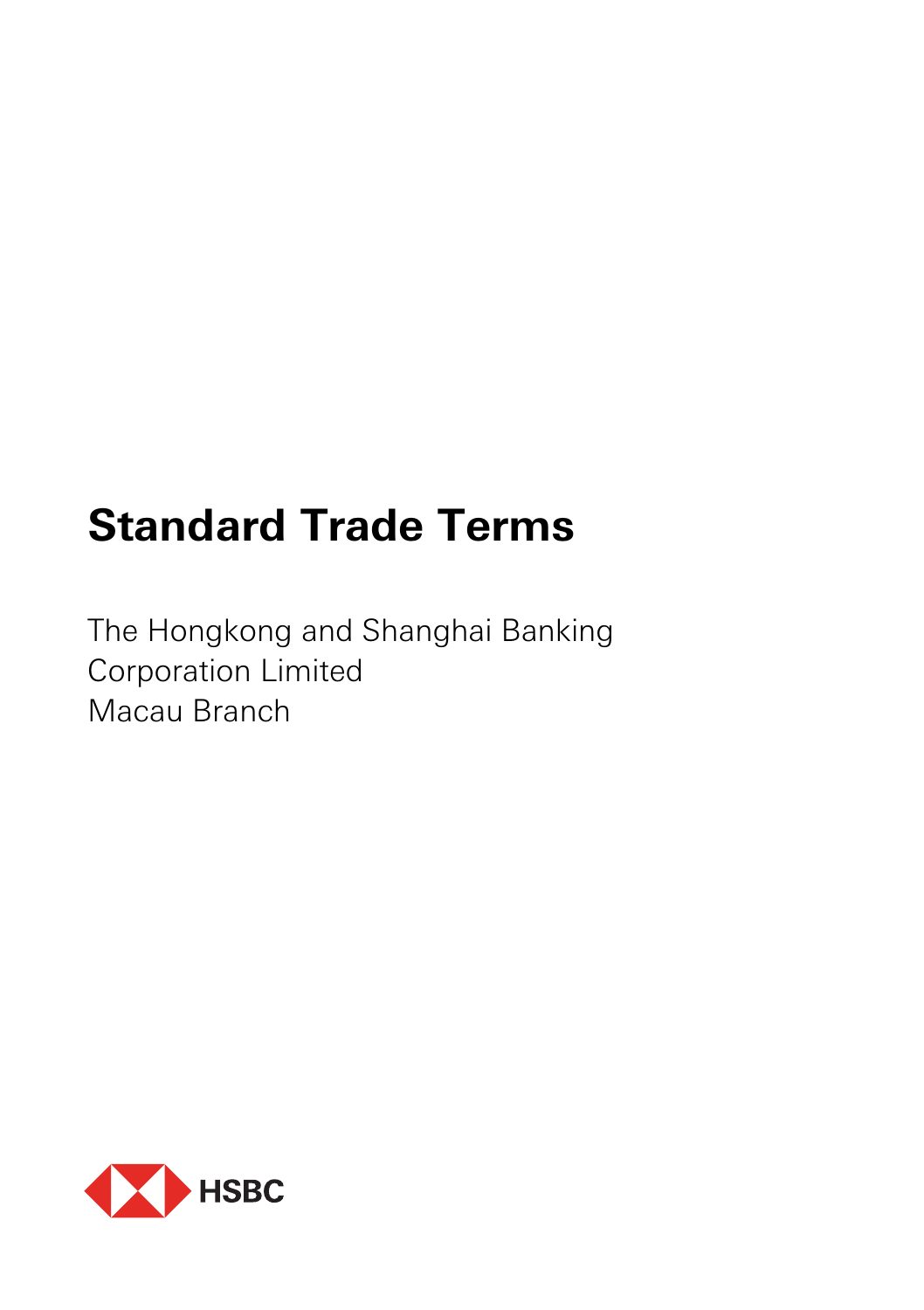# **CONTENTS**

| 1.                                   | APPLICATION                                              | 3                       |
|--------------------------------------|----------------------------------------------------------|-------------------------|
|                                      | <b>SECTION 1 - TRADE SERVICES</b>                        | $\overline{\mathbf{4}}$ |
| 2.                                   | <b>ICC RULES</b>                                         | 4                       |
| 3.                                   | DOCUMENTARY CREDITS                                      | 4                       |
| 4.                                   | <b>INSTRUMENTS</b>                                       | $\overline{7}$          |
| 5.                                   | COLLECTIONS                                              | 9                       |
| 6.                                   | <b>FINANCE</b>                                           | 10                      |
| 7 <sub>1</sub>                       | <b>TRADE FINANCE LOANS</b>                               | 11                      |
| 8.                                   | APPLICATIONS FOR RELEASE OF GOODS, SHIPPING GUARANTEES   |                         |
|                                      | AND LETTERS OF INDEMNITY                                 | 13                      |
|                                      | SECTION 2 - REIMBURSEMENT, INDEMNITY AND OTHER RIGHTS    | 14                      |
| 9.                                   | REIMBURSEMENT AND INDEMNITY                              | 14                      |
| 10.                                  | CASH COLLATERAL                                          | 14                      |
| 11.                                  | <b>PLEDGE</b>                                            | 15                      |
| 12.                                  | <b>TRUST RECEIPTS</b>                                    | 16                      |
|                                      | 13. SET-OFF                                              | 17                      |
| 14.                                  | SUPPLEMENTARY RIGHTS                                     | 17                      |
| <b>SECTION 3 - FEES AND PAYMENTS</b> |                                                          | 17                      |
|                                      | 15. FEES, COMMISSION, INTEREST AND CHARGES               | 17                      |
| 16.                                  | PAYMENTS                                                 | 18                      |
|                                      | SECTION 4 - REPRESENTATIONS, UNDERTAKINGS AND SANCTIONS  | 19                      |
| 17.                                  | REPRESENTATIONS AND WARRANTIES                           | 19                      |
|                                      | 18. UNDERTAKINGS                                         | 21                      |
| 19.                                  | COMPLIANCE WITH LAWS AND SANCTIONS                       | 23                      |
|                                      | <b>SECTION 5 - INSTRUCTIONS AND ELECTRONIC PLATFORMS</b> | 24                      |
|                                      | 20. INSTRUCTIONS                                         | 24                      |
| 21.                                  | PLATFORMS                                                | 26                      |
|                                      | <b>SECTION 6 - OTHER</b>                                 | 27                      |
|                                      | 22. LIMITATION ON LIABILITY                              | 27                      |
| 23.                                  | DISCLOSURE, CONFIDENTIALITY AND PRIVACY                  | 29                      |
| 24.                                  | MISCELLANEOUS                                            | 30                      |
| 25.                                  | <b>GOVERNING LAW AND JURISDICTION</b>                    | 31                      |
|                                      | <b>SECTION 7 - DEFINITIONS AND INTERPRETATION</b>        | 32                      |
| 26.                                  | DEFINITIONS AND INTERPRETATION                           | 32                      |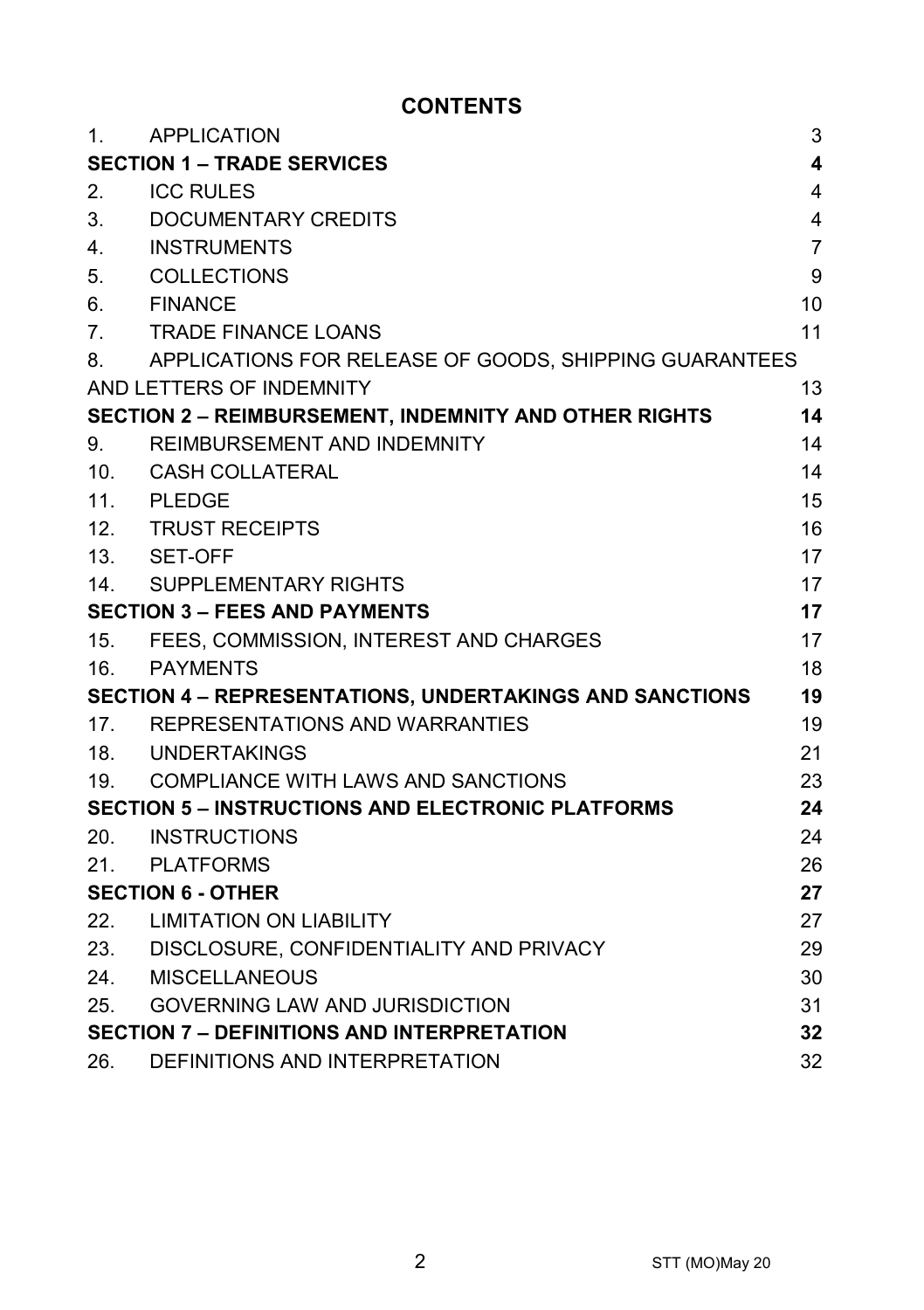# **STANDARD TRADE TERMS (THESE TERMS)**

## **1. APPLICATION**

1.1 These Terms shall apply to any Trade Service which HSBC may agree to make available or procure at the request of the Customer and shall include any relevant Country Conditions.

1.2 These Terms shall, where applicable, be subject to other terms and conditions in relation to services provided by HSBC to the Customer (including any banking service or account operating agreement) from time to time. In relation to any Trade Service, where any conflict arises between these Terms and any other applicable terms and conditions, the terms and conditions shall apply in the following order of priority:

- (a) the Application;
- (b) the Facility Agreement (if any) and/or any applicable Security Agreement;
- (c) the Country Conditions (if any);
- (d) these Terms; and
- (e) such other terms.

1.3 HSBC does not offer any advice to the Customer in relation to any Trade Service. Whilst HSBC may provide information or express opinions from time to time, such information or opinions are not offered as advice. Before applying for, or accepting, any Trade Service, the Customer shall make such enquiries and assessments as the Customer considers appropriate and the Customer should place no reliance on HSBC to give advice or make recommendations. If the Customer is in doubt of any Trade Service, the Customer should seek independent professional advice.

1.4 Each Trade Service is separate and independent from the Trade Transaction to which such Trade Service relates and HSBC is in no way concerned with, subject to, or bound by, the terms of such Trade Transaction, even if a reference is included in any document relating to that Trade Service.

1.5 HSBC may name, instruct or procure any correspondent bank (including any HSBC Group member) to be the issuing, advising, nominated or confirming bank in respect of any Trade Service (and may restrict such correspondent bank to an HSBC Group member or a correspondent bank acceptable to HSBC) and is authorised to issue a counter-guarantee or counter-SBLC in such form and content as determined by HSBC in favour of the correspondent bank. HSBC may pay to, or receive from any correspondent bank, charges, commissions, fees or other payments.

1.6 Nothing in these Terms shall oblige HSBC to enter into or provide any Trade Service at any time.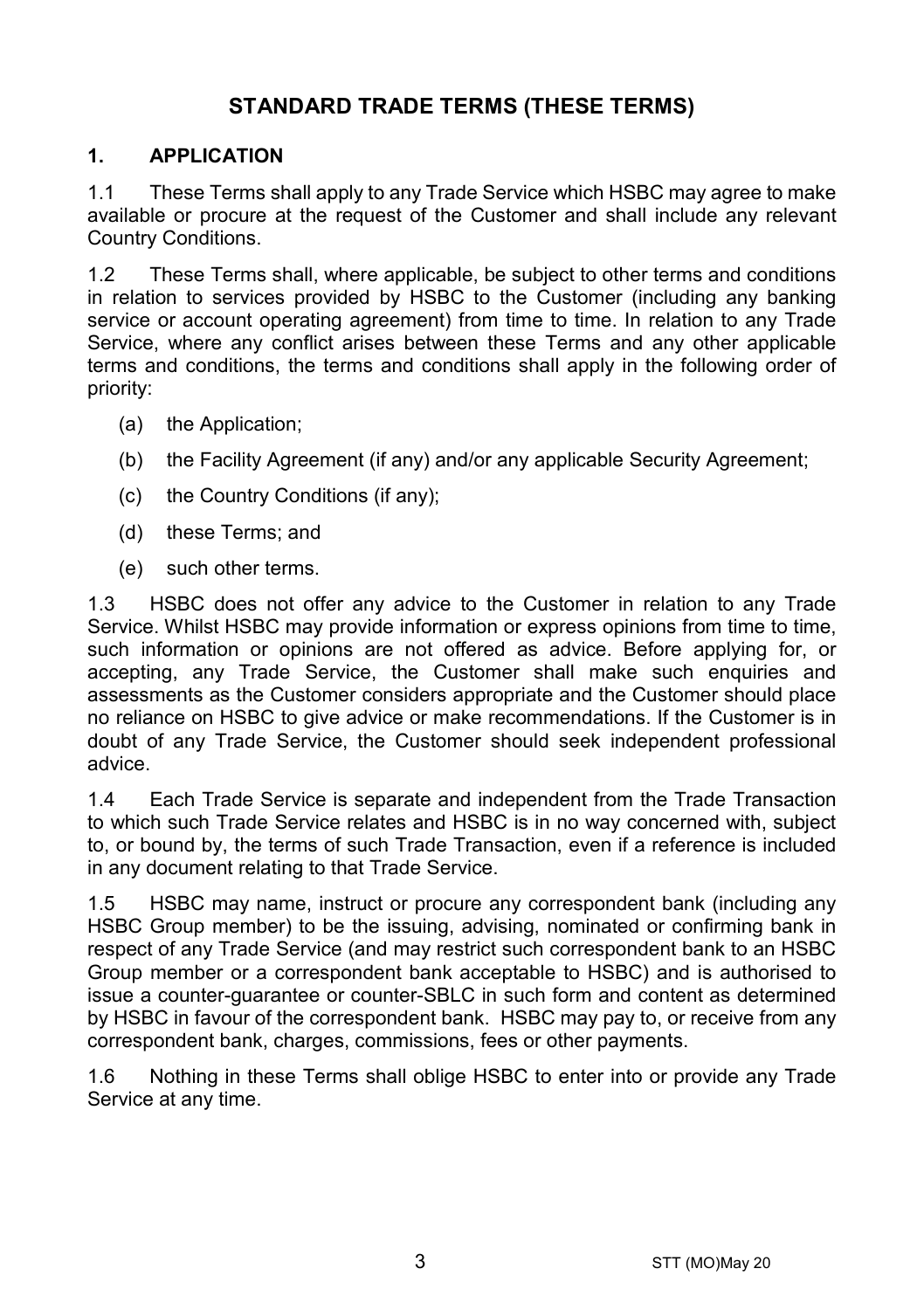# **SECTION 1 – TRADE SERVICES**

## **2. ICC RULES**

2.1 Unless the Customer otherwise requests (and HSBC agrees with such request):

(a) all Documentary Credits issued by HSBC will be issued subject to the Uniform Customs and Practice for Documentary Credits, 2007 Revision, ICC Publication No. 600 (UCP600) and, if required by HSBC, the Uniform Customs and Practice for Documentary Credits (UCP600) Supplement for Electronic Presentation (eUCP);

(b) all SBLCs issued by HSBC will be issued subject to the International Standby Practices 1998, ICC Publication No. 590 (ISP98);

(c) all bonds and guarantees issued by HSBC will be issued subject to the Uniform Rules for Demand Guarantees, ICC Publication No.758 (URDG 758); and

(d) all Collections will be undertaken subject to the Uniform Rules for Collections 1995, ICC Publication No. 522 (URC 522) and, if required by HSBC, the Uniform Rules for Collections (URC 522) Supplement for Electronic Presentation (eURC),

in each case, as may be revised from time to time (together the ICC Rules), and the rights and obligations of the Customer will be subject to the applicable ICC Rules in addition to these Terms.

2.2 If there is any conflict between any ICC Rule and these Terms, these Terms shall prevail.

## <span id="page-3-0"></span>**3. DOCUMENTARY CREDITS**

- 3.1 The terms in this Claus[e 3](#page-3-0) apply to any Documentary Credits.
- 3.2 The Customer:
	- (a) undertakes to examine the customer copy of each Documentary Credit issued by HSBC in order to check its consistency with the relevant Application; and
	- (b) agrees to give immediate notice to HSBC of any objection to its contents.

#### **Imports**

3.3 HSBC is authorised to honour and pay any Claim made under a Documentary Credit which appears on its face to comply with its terms and/or any Documents drawn (or purporting to be drawn) and presented under such Documentary Credit in accordance with its terms, without reference to or further authority from the Customer or any other party, and without enquiring whether any Claim has been properly made, and notwithstanding that the validity of any such Claim, or the amount of it, may be in dispute. The Customer accepts any such Claim as conclusive evidence that HSBC was liable to honour and pay it, and any payment made, or any steps taken by HSBC in good faith under or in connection with it, shall be binding on the Customer.

3.4 The presentation of any Documents under a Documentary Credit shall be deemed to be in compliance with the terms of the Documentary Credit if HSBC determines that they appear to be in order and, taken as a whole, conform with the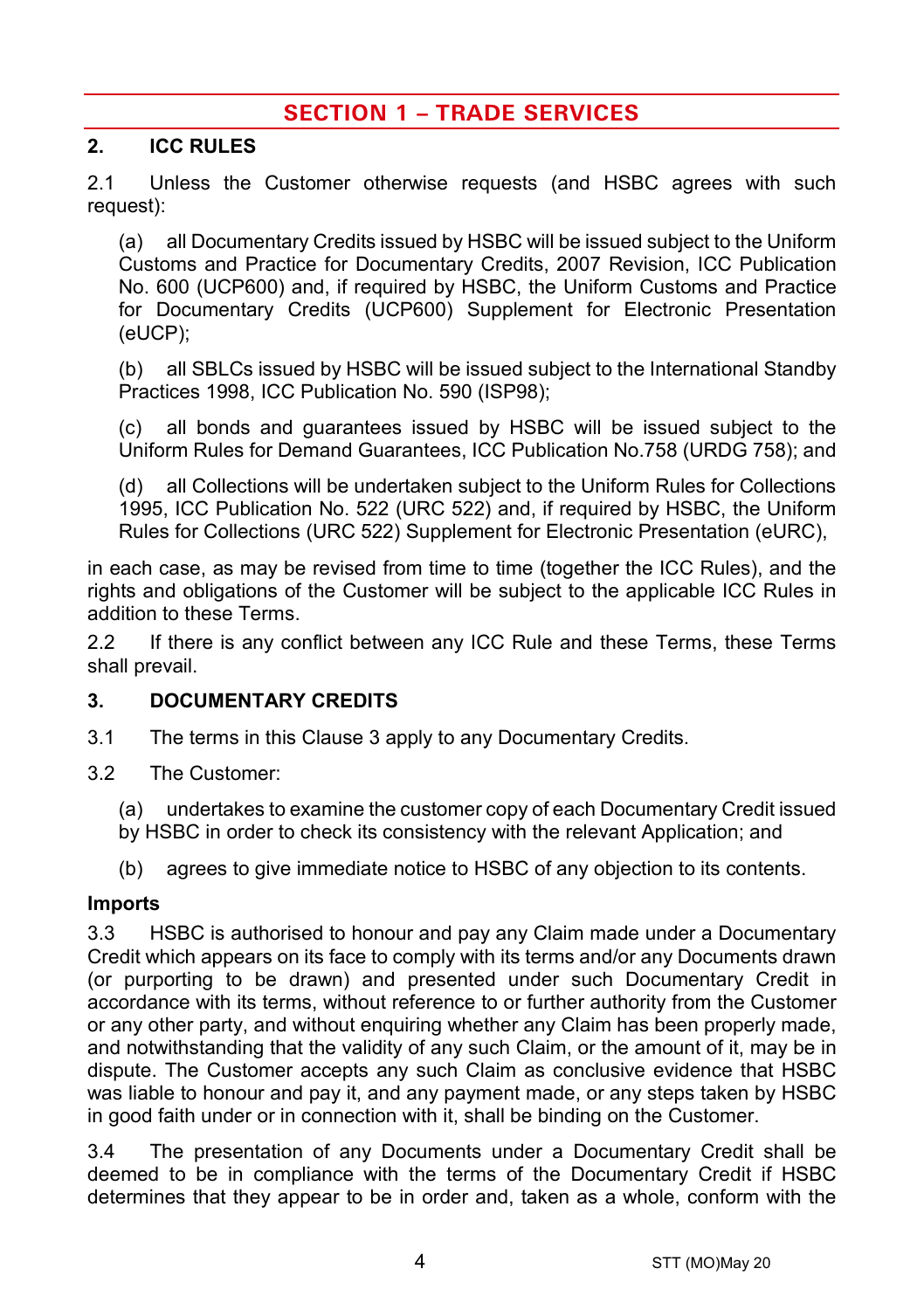requirements of the Documentary Credit. The Customer waives all claims against HSBC for any delay that may result in examining such Documents or any failure to identify any discrepancies that may exist.

3.5 Notwithstanding any contrary instruction from the Customer, HSBC may reject any Claim which HSBC determines does not comply with the terms of the relevant Documentary Credit. HSBC is not obliged to notify the Customer or to seek the Customer's waiver of any discrepancy before refusing the Claim. Where HSBC does seek a waiver in respect of any discrepancy, the taking of such action does not oblige HSBC to seek a waiver of any discrepancy at any other time.

3.6 If HSBC notifies the Customer of a discrepancy with respect to a Claim and the Customer requests HSBC and/or its correspondent bank or its agent to:

(a) effect payment under the Documentary Credit, notwithstanding the discrepancy; or

(b) countersign or issue any quarantee or indemnity covering the discrepancy,

the Customer confirms that its reimbursement obligations and the indemnity set out in Claus[e 9](#page-13-0) (*[REIMBURSEMENT AND INDEMNITY](#page-13-0)*) shall apply to such Claim and/or any such guarantee or indemnity.

3.7 HSBC may at any time amend or insert additional terms and conditions into a Documentary Credit as HSBC may consider appropriate, provided that any such amendment or additional terms and conditions shall not increase the Customer Liabilities in relation to such Documentary Credit. HSBC may, subject to the beneficiary's consent, cancel the whole or any unused balance of a Documentary Credit.

3.8 Notwithstanding any instruction in an Application, HSBC may restrict the availability of any Documentary Credit, or any advising or confirming, to its own offices or to any correspondent bank or agent of its choice and, in such case, HSBC may refuse to honour, or make payment for, any Document drawn or purporting to be drawn on any office, bank or other person other than such office, correspondent bank or agent.

3.9 If HSBC effects payment under a Documentary Credit prior to the maturity date of such Documentary Credit:

(a) (in the case where the Documentary Credit beneficiary bears interest) the Customer shall be liable to pay to HSBC the full amount of the Documentary Credit on the maturity date, even if HSBC only paid a discounted amount under the Documentary Credit; and

(b) (in the case where the Customer is required to bear interest under the Documentary Credit pursuant to any other agreement with HSBC) the Customer shall, on the maturity date of such Documentary Credit or such earlier date as may be demanded by HSBC, pay to HSBC the full amount of the Claim together with interest accruing on such Claim for the period from and including the date of HSBC's payment to and including the maturity date, such interest payable in accordance with Clause [15](#page-16-0) [\(FEES, COMMISSION, INTEREST AND CHARGES\)](#page-16-0).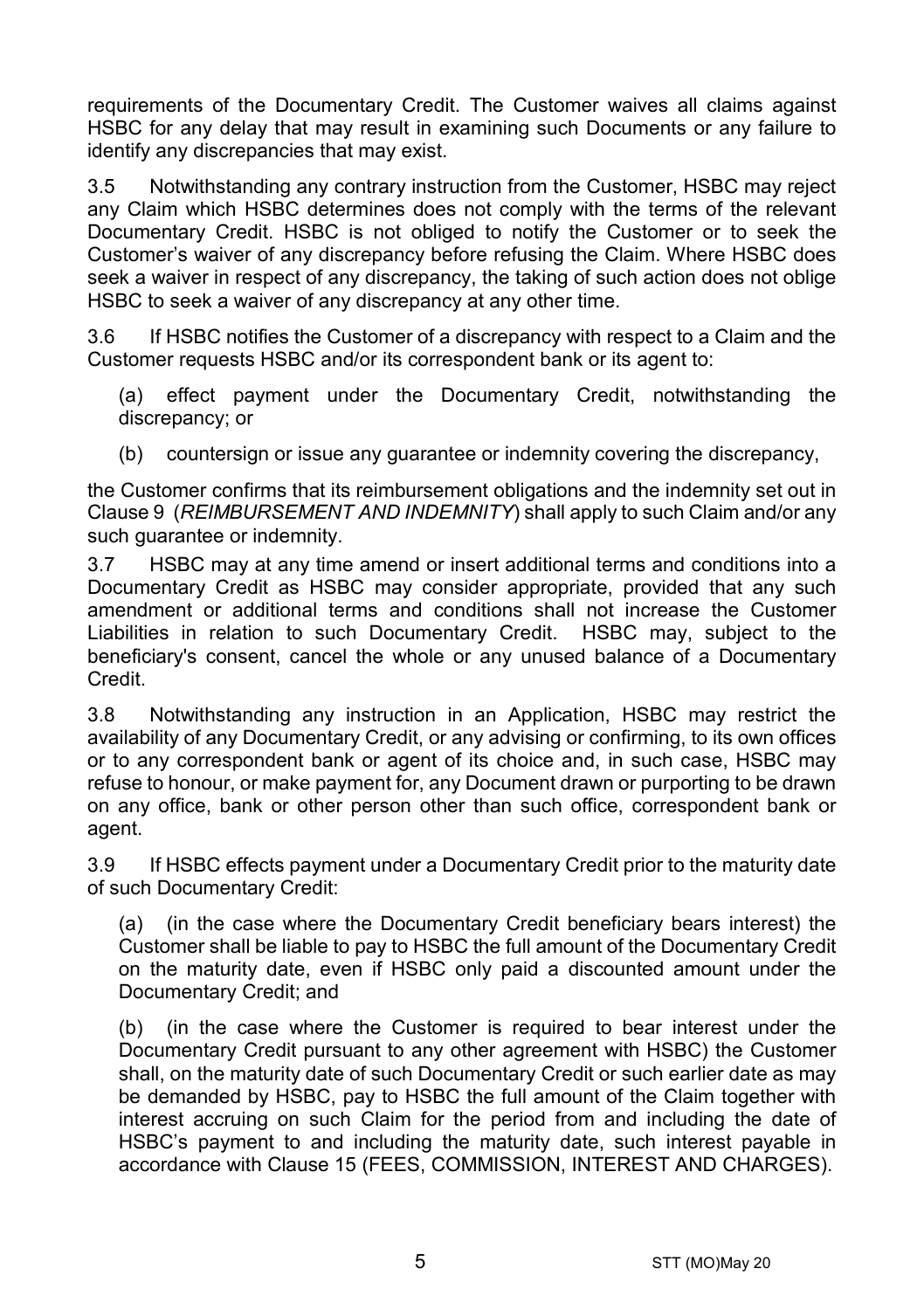3.10 If the terms of a Documentary Credit (whether expressly or impliedly) permits payment to be effected to the beneficiary prior to receipt of the Documents required to be delivered under such Documentary Credit, the Customer shall, on the maturity date of such Documentary Credit or such earlier date as may be demanded by HSBC, pay to HSBC the full amount of the Claim (whether or not the Documents subsequently delivered are compliant with the terms of the Documentary Credit) together with interest accruing on such Claim for the period from and including the date of HSBC's payment to and including the maturity date, such interest payable in accordance with Clause [15](#page-16-0) (*[FEES, COMMISSION, INTEREST AND CHARGES](#page-16-0)*).

3.11 If any Documentary Credit stipulates that certain specific Documents be forwarded by the beneficiary directly to the Customer at or prior to the time the beneficiary makes any Claim, all remaining Documents must be produced to HSBC in respect of any Claim under such Documentary Credit. If the Customer uses the Documents forwarded directly to it to obtain possession of the Goods, HSBC is authorised to accept all Documents presented under such Documentary Credit and pay or accept upon presentation and pay at maturity all Documents drawn in respect of the Goods, notwithstanding any discrepancy or any other matter or thing that might otherwise have relieved or affected the Customer's or HSBC's obligations. The Customer confirms that its reimbursement obligations and the indemnity set out in Clause [9](#page-13-0) (*[REIMBURSEMENT AND INDEMNITY](#page-13-0)*) shall apply to any amount paid by HSBC in respect of such Documentary Credit.

3.12 If any Documentary Credit stipulates that the Goods be insured under insurance policies/certificates containing "Institute Cargo Clauses" or other industry standard clauses, HSBC may accept insurance policies/certificates which contain "American Institute Cargo Clauses" or any other industry standard clauses that HSBC determines appropriate.

3.13 HSBC will not be bound at any time to release any Documents or Goods to the Customer unless the Customer has fully discharged its Customer Liabilities in respect of the Documentary Credit relating to such Documents or Goods.

<span id="page-5-0"></span>3.14 If HSBC issues a Documentary Credit back-to-back (a **Back-to-Back Documentary Credit**) to another Documentary Credit (a **Master Documentary Credit**) the Customer:

(a) acknowledges that its Customer Liabilities in respect of the Back-to-Back Documentary Credit are not dependent or conditional on the performance of the Master Documentary Credit;

(b) unconditionally and irrevocably assigns or transfers absolutely to HSBC all of its payment rights in the Master Documentary Credit;

(c) shall not amend or accept any amendment to the Master Documentary Credit without the consent of HSBC or take any action which might result in HSBC not receiving the full amount under the Master Documentary Credit; and

(d) authorises HSBC to use the Documents presented under the Back-to-Back Documentary Credit to make a Claim under the Master Documentary Credit irrespective of any discrepancies or irregularities in the Documents presented.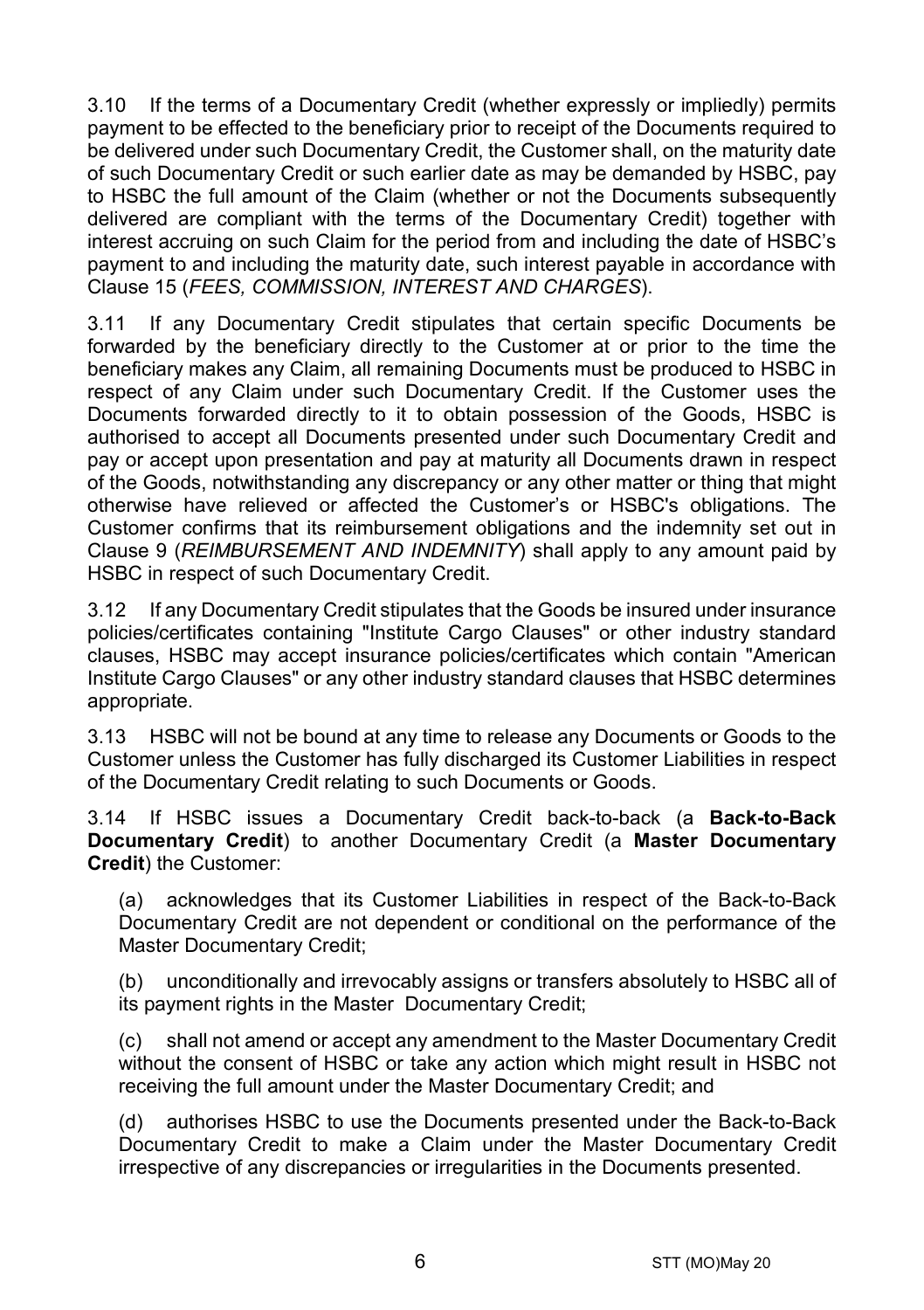3.15 HSBC is not obliged to notify the Customer of any incompatibility between the terms of a Back-to-Back Documentary Credit and the relevant Master Documentary Credit.

# **Exports**

3.16 If HSBC confirms a Documentary Credit or SBLC (whether on a disclosed or undisclosed basis) and payment in full or part is not received by HSBC from the relevant issuing bank, the Customer is only required to reimburse HSBC for amounts not received if the non-payment was due to a Recourse Event. Such reimbursement by the Customer is payable immediately upon HSBC's demand together with any interest payable in accordance with Clause [15](#page-16-0) (*[FEES, COMMISSION, INTEREST](#page-16-0)  [AND CHARGES](#page-16-0)*) and the Customer shall reimburse HSBC for any loss or damage suffered by HSBC as a result of the non-payment.

3.17 HSBC will not be bound by a confirmation (whether on a disclosed or undisclosed basis) and will not be obliged to negotiate a Documentary Credit or SBLC if it is amended without HSBC's consent, the Documents presented do not fully comply with the terms of the Documentary Credit or SBLC, the original Documentary Credit or SBLC is different from the copy of the Documentary Credit or SBLC upon which HSBC based its confirmation, the Customer does not comply with any of its obligations under this Clause [3,](#page-3-0) or if payment in full or part is not received by HSBC (or cannot be accepted by HSBC) from the relevant issuing bank as a result of a Recourse Event.

3.18 If HSBC confirms a Documentary Credit or SBLC on an undisclosed basis, the Customer shall not make a presentation in respect of the Documentary Credit or SBLC to any person other than HSBC and shall promptly provide to HSBC the original Documentary Credit or SBLC, any operative documents and any amendments issued by the relevant issuing bank.

3.19 If HSBC confirms a Documentary Credit or SBLC (whether on a disclosed or undisclosed basis), the Customer:

(a) unconditionally and irrevocably assigns or transfers absolutely to HSBC all of its payment rights in such Documentary Credit or SBLC; and

(b) shall not take any action which might result in HSBC not receiving the full amount under the Documentary Credit or SBLC.

## <span id="page-6-0"></span>**4. INSTRUMENTS**

4.1 The terms in this Claus[e 4](#page-6-0) apply to any SBLC, demand guarantee (including an avalisation, co-acceptance or acceptance of a Document), bond, counter-guarantee, counter-SBLC, or similar independent payment obligation (including any extension, renewal or amendment of the same)(each an **Instrument**) issued, confirmed or provided by HSBC.

4.2 The Customer:

(a) undertakes to examine the customer copy of each Instrument issued or entered into by HSBC in order to check its consistency with the relevant Application; and

(b) agrees to give immediate notice to HSBC of any objection to its contents.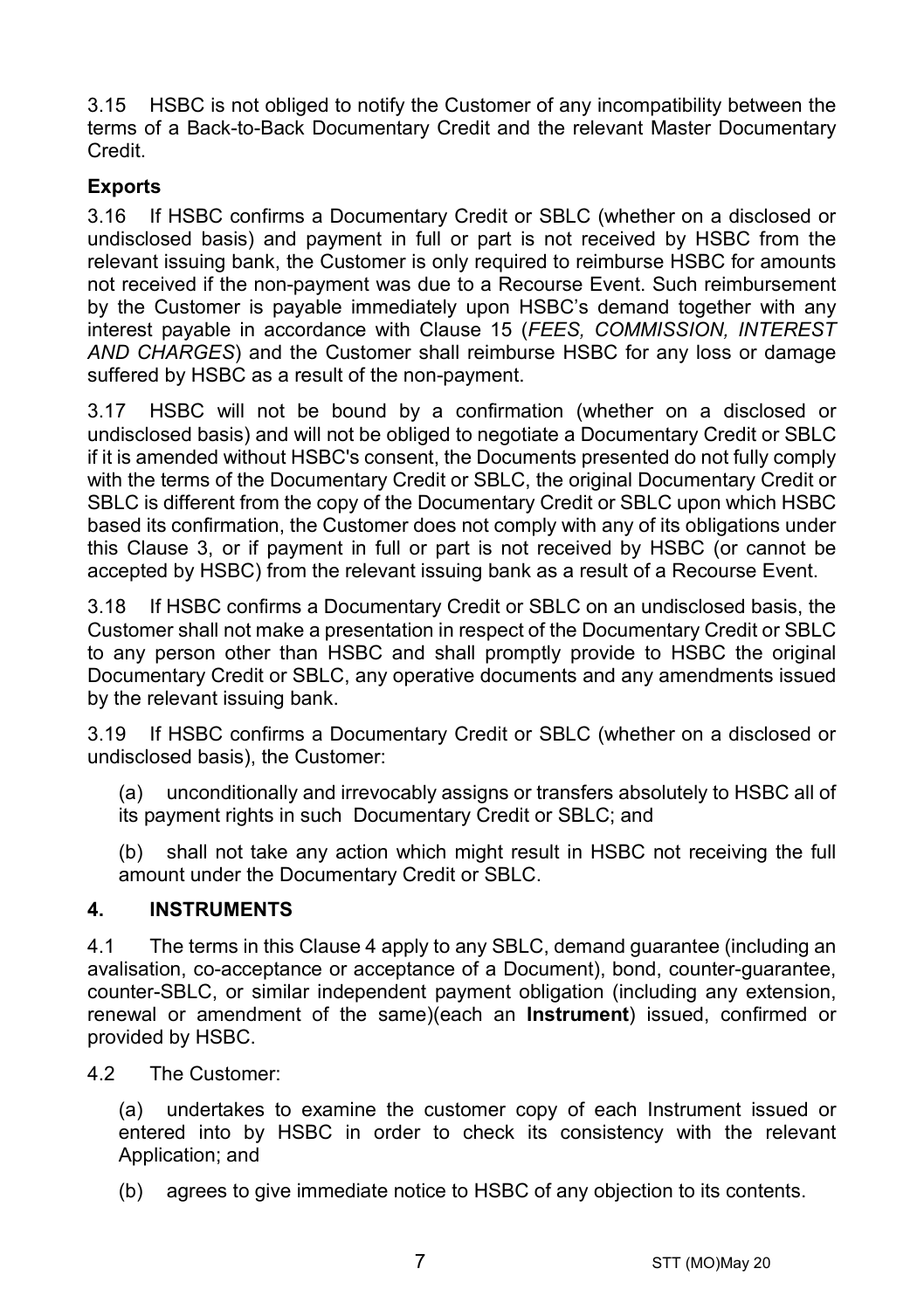4.3 HSBC is authorised to accept, pay or honour any Claim made under any Instrument which appears on its face to comply with its terms, without reference to or further authority from the Customer or any other party, and without enquiring whether any such Claim on HSBC has been properly made, notwithstanding that the validity of any such Claim, or the amount of it, may be in dispute. The Customer accepts any such Claim as conclusive evidence that HSBC was liable to pay or comply with it, and any payment made, or any steps taken by HSBC in good faith under or in connection with it, shall be binding upon the Customer.

4.4 The presentation of any documents under an Instrument shall be deemed to be in compliance with the terms of the Instrument if HSBC determines that they appear on their face to be in order and, taken as a whole, conform with the requirements of the Instrument. The Customer waives all claims against HSBC for any delay that may result in examining such documents or any failure to identify any discrepancies that may exist.

4.5 Notwithstanding any contrary instruction from the Customer, HSBC is entitled to reject any Claim which HSBC determines does not comply with the terms of the relevant Instrument. HSBC is not obliged to notify the Customer or to seek the Customer's waiver of any discrepancy before refusing the Claim. Where HSBC does seek a waiver in respect of any discrepancy, the taking of such action does not oblige HSBC to seek a waiver of discrepancy at any other time.

4.6 If HSBC notifies the Customer of a discrepancy with respect to a Claim and the Customer requests HSBC and/or its correspondent bank or its agent to:

- (a) effect payment under the Instrument, notwithstanding the discrepancy; or
- (b) countersign or issue any guarantee or indemnity covering the discrepancy,

the Customer confirms that its reimbursement obligations and the indemnity set out in Clause [9](#page-13-0) (*[REIMBURSEMENT AND INDEMNITY](#page-13-0)*) shall apply to such Claim and/or any such quarantee or indemnity.

4.7 HSBC may at any time amend or insert additional terms and conditions into an Instrument as HSBC may consider appropriate, provided that any such amendment or additional terms and conditions shall not increase the Customer Liabilities in relation to such Instrument. HSBC may, subject to the beneficiary's consent, cancel the whole or any unused balance of an Instrument.

4.8 Notwithstanding any instruction in an Application, HSBC may restrict the availability of any SBLC, or any advising or confirming, to its own offices or to any correspondent bank or agent of its choice and, in such case, HSBC may refuse to honour, or make payment for, any Document drawn or purporting to be drawn on any office, bank or other person other than such office, correspondent bank or agent.

4.9 If the terms of an SBLC (whether expressly or impliedly) permits payment to be effected to the beneficiary prior to receipt of the documents required to be delivered under such SBLC, the Customer shall, on the maturity date of such SBLC or such earlier date as may be demanded by HSBC, pay to HSBC the full amount of the Claim (whether or not the documents subsequently delivered are compliant with the terms of the SBLC) together with interest accruing on such Claim for the period from and including the date of HSBC's payment to and including the maturity date, such interest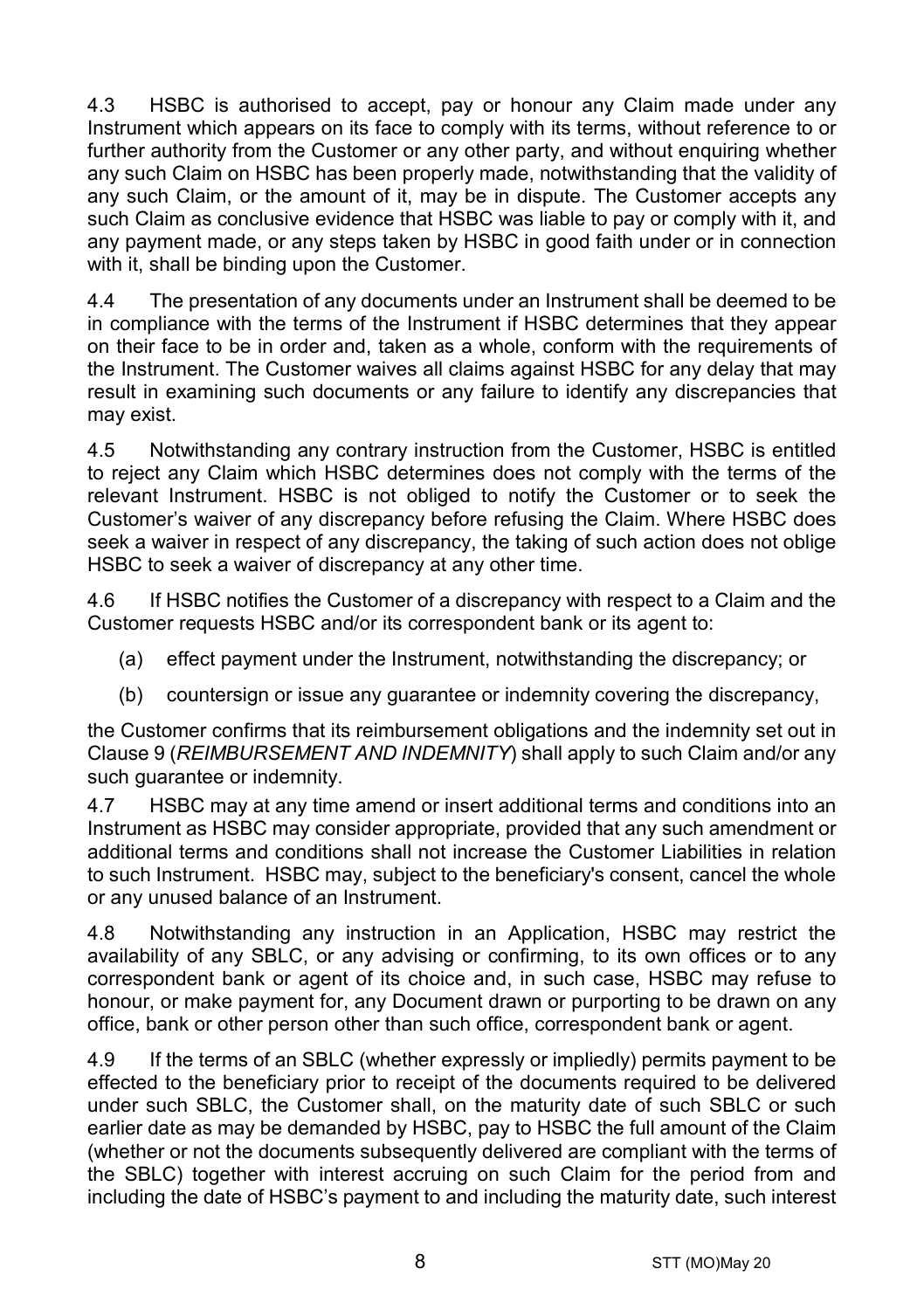payable in accordance with Clause [15](#page-16-0) (*[FEES, COMMISSION, INTEREST AND](#page-16-0)  [CHARGES](#page-16-0)*).

4.10 Notwithstanding the foregoing, if the Customer has requested HSBC to issue or arrange for the issuance of an Instrument by a correspondent bank for which a counter-guarantee or counter-SBLC must be issued by HSBC, HSBC may include such terms in the counter-guarantee or counter-SBLC that HSBC considers are required to support the issuance of such Instrument. Without limitation, the validity period and Claim period (if applicable) of the counter-guarantee or counter-SBLC shall be longer than the validity period and Claim period (if applicable) of the Instrument and other terms may be added to reflect the laws under which the Instrument is governed.

4.11 If any Instrument contemplates renewal or extension and the Customer does not advise HSBC at least 5 Business Days prior to the time required for HSBC to provide notice of cancellation as required by the Instrument, HSBC may renew or extend for an additional year or such other term as HSBC may so select. HSBC shall however be under no obligation to issue, extend or renew any Instrument and may at any time:

(a) cancel or revoke any Instrument without prior notice to or authorisation from the Customer if such Instrument or the beneficiary of such Instrument permits cancellation or revocation; or

(b) pay any Instrument without prior notice to or authorisation from the Customer if the Instrument or any relevant law permits or requires payment to be made if such Instrument is cancelled, withdrawn, not extended or not renewed.

4.12 Any cancellation, payment or revocation by HSBC of any Instrument at any time shall be without prejudice to the rights and obligations of HSBC and the Customer under these Terms.

4.13 Unless an Instrument expressly provides that the original Instrument must be presented to HSBC to support a Claim, HSBC may pay and/or comply with any Claim, whether or not the original of the Instrument is presented to HSBC.

4.14 Notwithstanding that the Customer may claim that an Instrument has been reduced, cancelled or terminated, HSBC may determine that, due to the governing law of the Instrument, it is has not been reduced, cancelled or terminated, or HSBC may determine that it is necessary to obtain or require the relevant beneficiary's confirmation of the reduction, release or discharge of HSBC's and/or any correspondent bank's liabilities under such Instrument. Subject to such determination, or until such confirmation is received by HSBC, such Instrument shall not be treated or deemed as reduced, cancelled or terminated.

# <span id="page-8-0"></span>**5. COLLECTIONS**

5.1 The terms in this Claus[e 5](#page-8-0) apply to any Collection transaction.

5.2 If HSBC is requested by the Customer to handle a Collection as the remitting bank, HSBC shall be under no obligation to make any payment to the Customer in respect of the Collection until HSBC has received full payment from the collecting or presenting bank.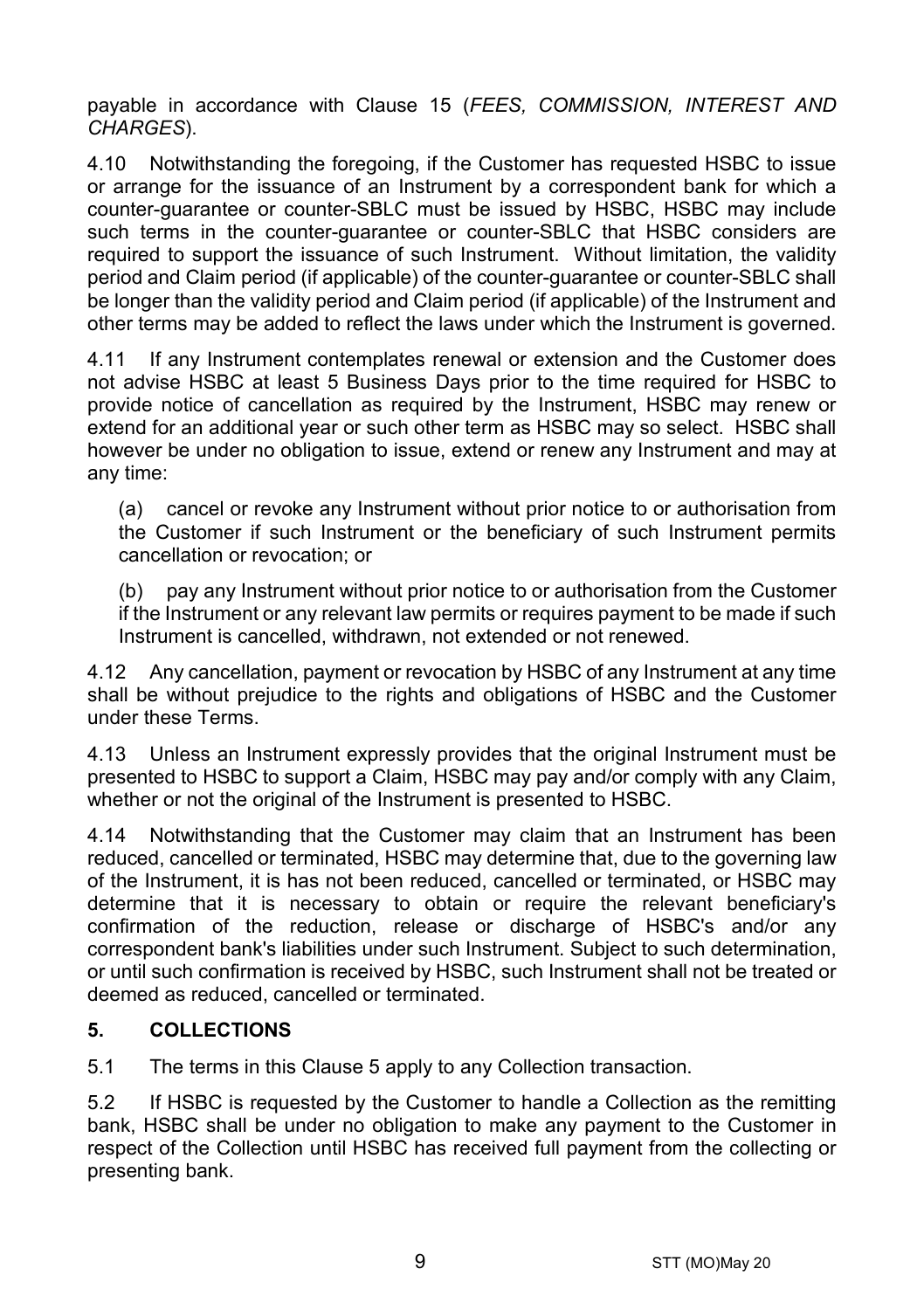5.3 HSBC is not obliged to check the Documents before sending them to the collecting or presenting bank.

5.4 HSBC is not obliged to check the Documents that it receives from a remitting bank.

#### <span id="page-9-0"></span>**6. FINANCE**

6.1 The terms in this Clause [6](#page-9-0) apply where HSBC Finances any Document or Documentary Credit.

6.2 Upon HSBC Financing a Document or Documentary Credit, the Customer unconditionally and irrevocably:

(a) transfers ownership of the Document or Documentary Credit to HSBC and undertakes to endorse the relevant Document in favour of HSBC (if not already endorsed in favour of HSBC as a condition to such Finance) and deliver the original endorsed Document to HSBC;

(b) assigns or transfers absolutely to HSBC all of its rights to receive the proceeds of such Documentary Credit or Document; and

(c) assigns or transfers absolutely to HSBC all of its rights, title and interest in the associated underlying receivable (and related rights and proceeds) (if any) arising from the underlying Trade Transaction,

and where the amount of the Finance was calculated by applying an advance rate to the face value of the Document or Documentary Credit, upon receipt by HSBC of any proceeds of that Document or Documentary Credit in excess of the amount of the Finance, HSBC shall pay those proceeds to the Customer (after deducting any outstanding Customer Liabilities).

6.3 If HSBC has Financed a Document or Documentary Credit and payment in full or part is not received by HSBC for any reason (or cannot, for any reason whatsoever, be accepted by HSBC) from the relevant issuing bank, confirming bank, collecting bank, presenting bank, drawee or obligor (as applicable), then unless otherwise agreed in writing by HSBC:

- (a) such Trade Service is provided with full recourse against the Customer; and
- (b) the Customer is required to reimburse HSBC for amounts not received.

Such reimbursement is payable immediately upon HSBC's demand together with any interest payable in accordance with Clause [15](#page-16-0) (*[FEES, COMMISSION, INTEREST](#page-16-0)  [AND CHARGES](#page-16-0)*) and the Customer shall reimburse HSBC for any loss or damage suffered by HSBC as a result of the non-payment.

6.4 If HSBC has agreed to Finance a Document or Documentary Credit on a nonrecourse basis and payment in full or part is not received by HSBC (or cannot be accepted by HSBC) from the relevant issuing bank, confirming bank, collecting bank, presenting bank, drawee or obligor (as applicable), the Customer is only required to reimburse HSBC for amounts not received if the non-payment was due to a Recourse Event. Such reimbursement is payable immediately upon HSBC's demand together with any interest payable in accordance with Clause [15](#page-16-0) (*[FEES, COMMISSION,](#page-16-0)*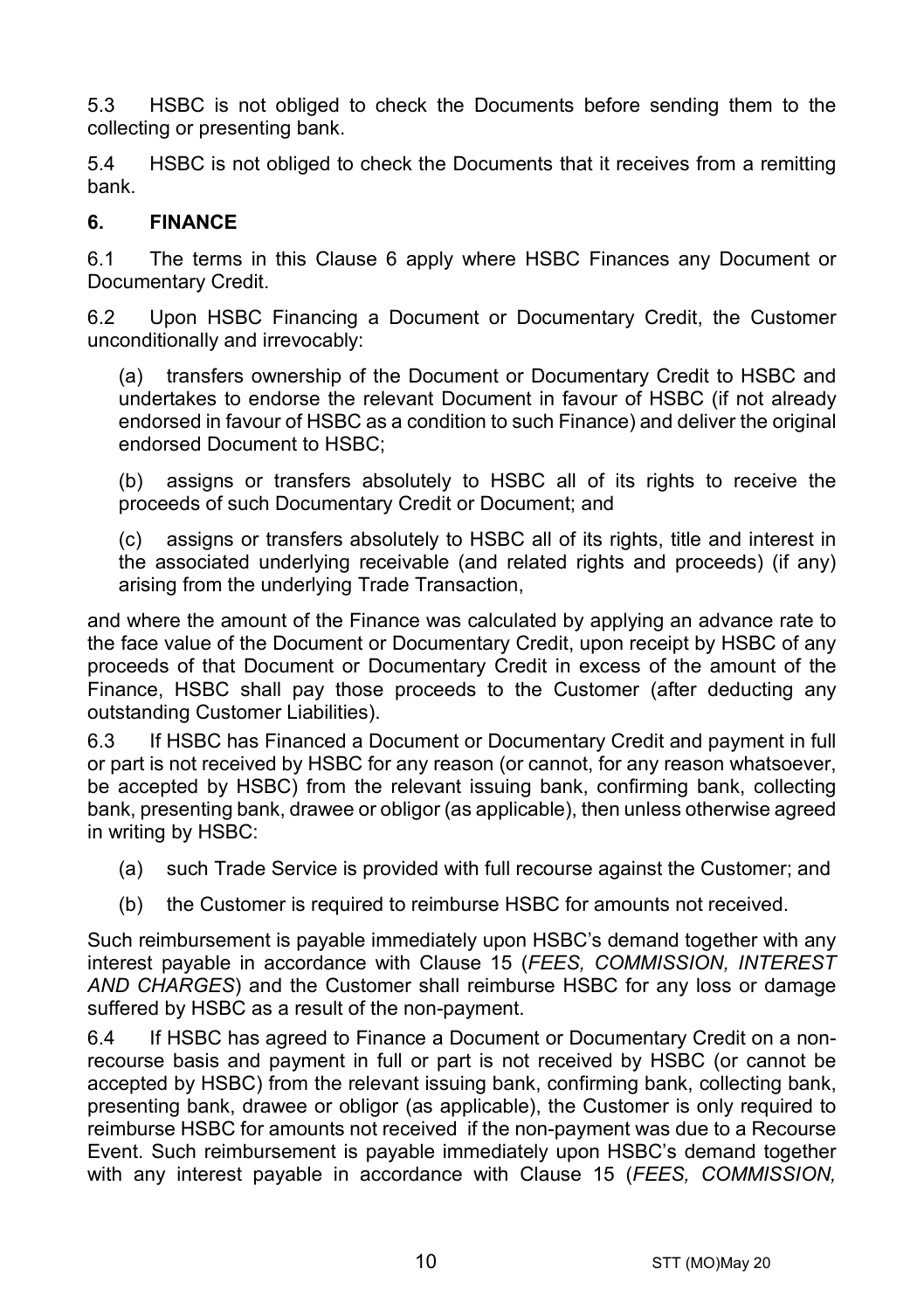*[INTEREST AND CHARGES](#page-16-0)*) and the Customer shall reimburse HSBC for any loss or damage suffered by HSBC as a result of the non-payment.

6.5 Where HSBC has Financed a Document or Documentary Credit, HSBC may at its discretion:

(a) take conditional acceptances and/or acceptances for honour and/or to extend the due date for payment in relation to any such Document or Documentary Credit;

(b) accept payment from any drawee or acceptor before maturity under rebate or discount;

(c) accept part payment before maturity and deliver a proportionate part of the Goods to any drawee or acceptor of such Document or Documentary Credit or the consignee of the related Goods;

(d) at the request of any drawee, delay presentation of such Document or Documentary Credit for payment or acceptance without affecting the liability of the Customer to HSBC in respect of such Document or Documentary Credit;

(e) give an indemnity against any loss arising from any discrepancies in order to obtain acceptance or payment of a Document and the Customer confirms that its reimbursement obligations and the indemnity set out in Clause [9](#page-13-0) (*[REIMBURSEMENT AND INDEMNITY](#page-13-0)*) shall apply to any such indemnity; and

(f) institute proceedings and take steps for the recovery from the acceptors or endorsers of any such Document or Documentary Credit of any amount due in respect of such Document or Documentary Credit, despite HSBC having debited the bank account of the Customer with the amount of such Document or Documentary Credit.

# <span id="page-10-0"></span>**7. TRADE FINANCE LOANS**

7.1 The terms in this Claus[e 7](#page-10-0) apply to any Trade Finance Loans which HSBC may provide to the Customer from time to time.

7.2 Subject to the terms of any applicable Facility Agreement which may apply, any Trade Finance Loan which HSBC provides to the Customer shall be on an uncommitted basis and HSBC may terminate or cancel such Trade Finance Loan at any time without providing reasons to the Customer.

7.3 Interest shall accrue on the Trade Finance Loan and shall be payable in accordance with Clause [15](#page-16-0) (*[FEES, COMMISSION, INTEREST AND CHARGES](#page-16-0)*).

7.4 The Customer shall repay each Trade Finance Loan together with accrued interest and any outstanding fees, commissions, charges and expenses incurred by HSBC on demand unless HSBC agrees otherwise in writing. In any event the Customer shall repay a Trade Finance Loan no later than:

(a) its maturity date;

(b) if it is for financing goods or services, the date on which the Customer receives the proceeds of sale of those goods or services (in full or part); and/or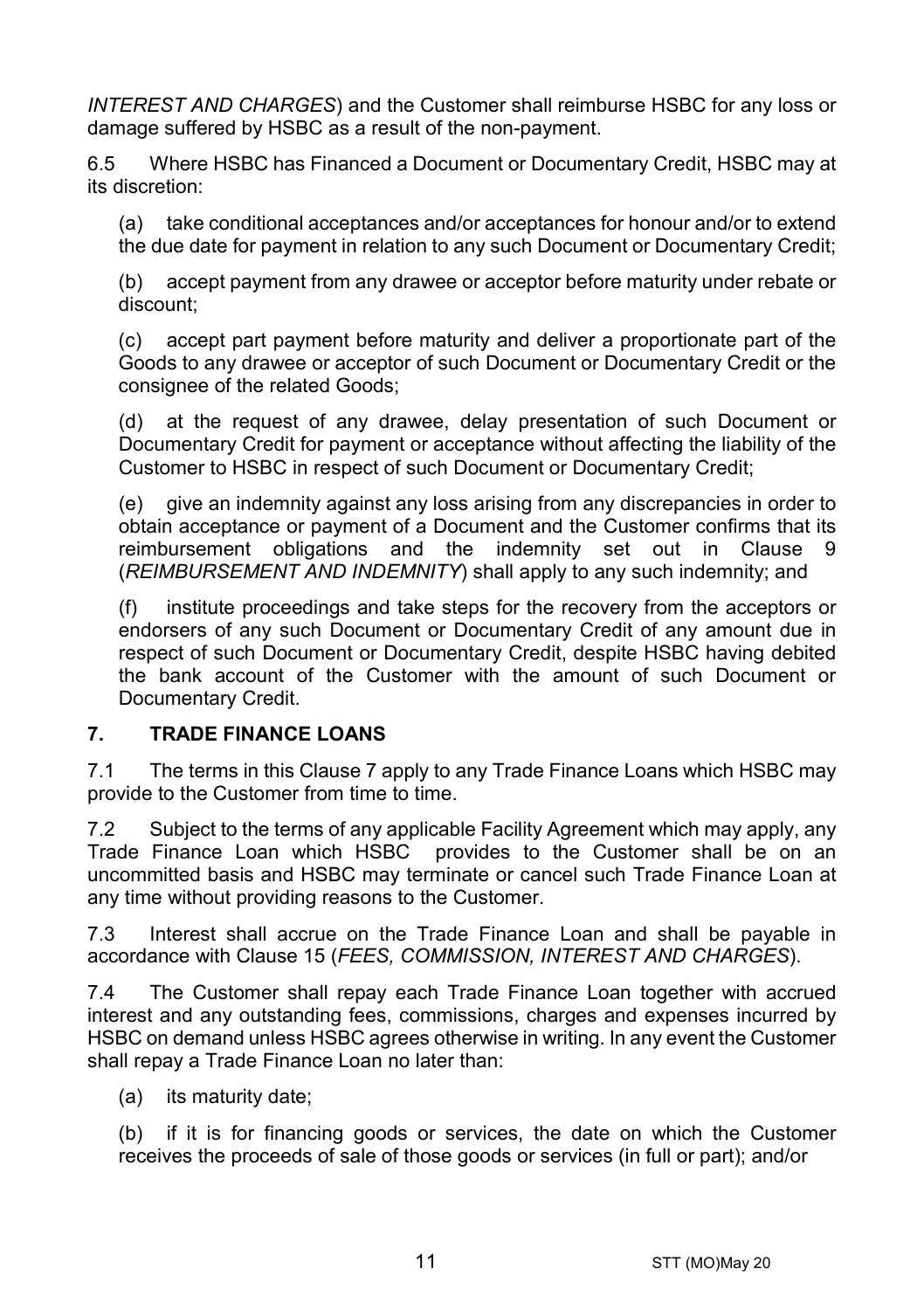(c) if it is for the financing of a debt owed to the Customer, the date on which the Customer receives payment of the debt (in full or part),

and, upon the request of HSBC, the Customer will arrange for all monies payable to the Customer under or in connection with the relevant Trade Transaction to be paid directly to a bank account as specified by HSBC to be used towards the repayment of that Trade Finance Loan and any other outstanding Customer Liabilities.

7.5 If a Trade Finance Loan is due for repayment on a day when the Customer is entitled to make a drawing under another Trade Finance Loan, HSBC may require:

(a) the amount of the Trade Finance Loan that is to be repaid to be deducted from the amount of the drawing to be made; and

(b) only the difference in amounts (if any) to be paid to the Customer.

7.6 Where the Customer requests a Trade Finance Loan and it is to be backed by a Documentary Credit or a confirmed purchase order, pro-forma invoice or such other supporting document specified in the Application, the Customer shall, at or before the time when the Customer submits the Application for that Trade Finance Loan, lodge with HSBC the original Documentary Credit (including all amendments (if any)) or a copy of the confirmed purchase order, pro-forma invoice or other such supporting document referred to in the Application (as applicable), in each case in the format required by HSBC (the **Supporting Document**).

7.7 Where HSBC provides to the Customer a Trade Finance Loan backed by a Supporting Document, the Customer shall:

(a) only use the proceeds of that Trade Finance Loan for the purpose of purchasing, producing, processing, manufacturing, storing, insuring and/or preparing for the sale or shipment of the Goods referred to in the Supporting Document;

(b) not accept any amendment to or cancellation of the Supporting Document without HSBC's prior written consent;

(c) promptly notify HSBC if the value of the relevant Goods or the proceeds due under the Supporting Document at any time falls below the amount of the Trade Finance Loan;

(d) promptly notify HSBC if the relevant Goods are not shipped in accordance with the terms of the Supporting Document;

(e) where the Supporting Document is a Documentary Credit, present all Documents to HSBC in strict compliance with the terms and conditions of the Documentary Credit before the expiry of the time limit(s) prescribed in the Documentary Credit; and

where the Supporting Document is not a Documentary Credit, promptly following shipment of the relevant Goods, provide HSBC with the invoice and other documents evidencing that the relevant Goods have been supplied to the relevant buyer in accordance with the terms and conditions of the relevant sales contract.

7.8 Where HSBC provides to the Customer a Trade Finance Loan backed by a Documentary Credit and HSBC presents the required Documents to the issuing bank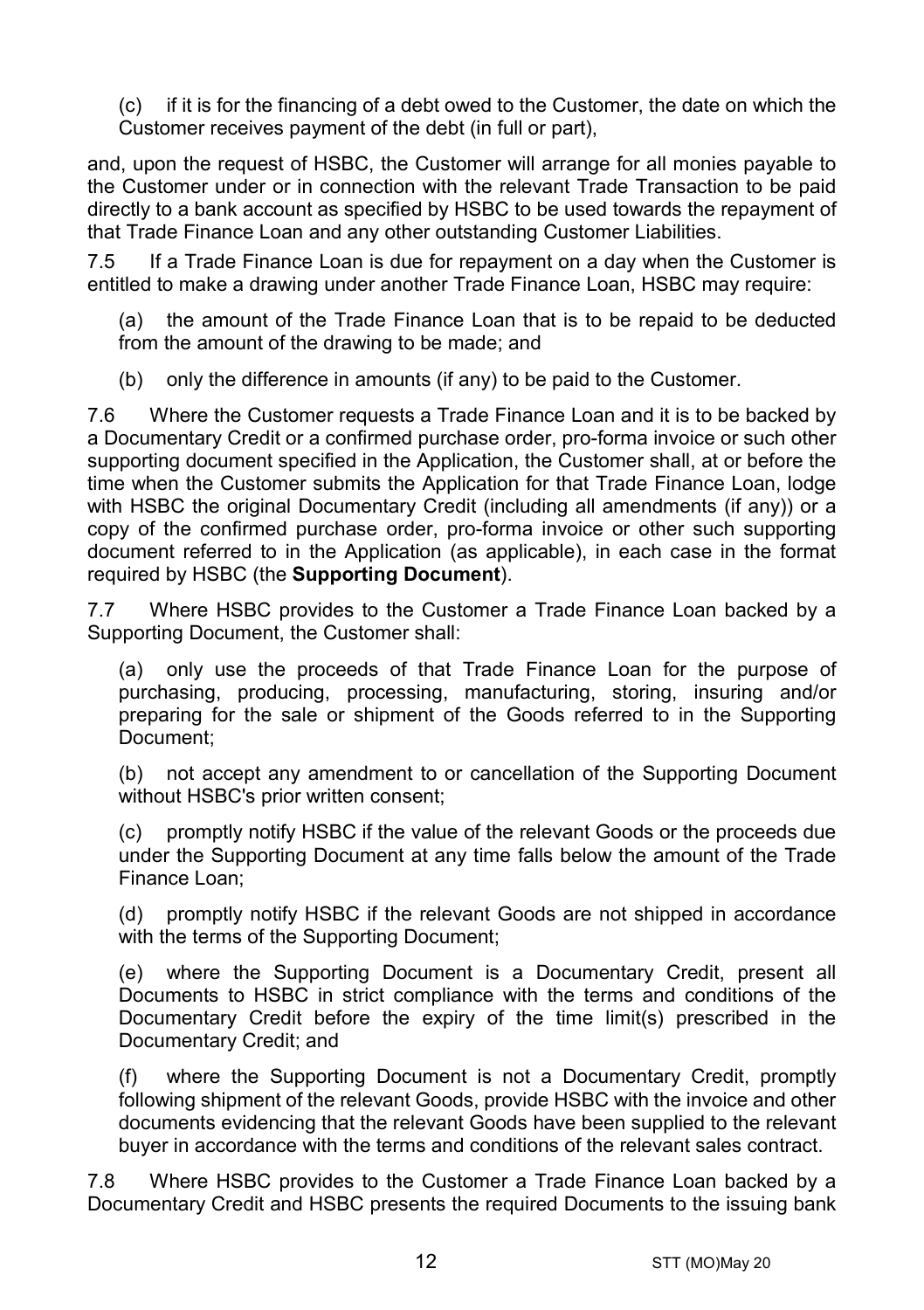for payment or approval and/or HSBC Finances that Documentary Credit or any Document presented under that Documentary Credit, HSBC is authorised to apply the proceeds of the Documentary Credit or the amount of the Finance towards the repayment of that Trade Finance Loan and any other outstanding Customer Liabilities (including accrued interest).

#### <span id="page-12-0"></span>**8. APPLICATIONS FOR RELEASE OF GOODS, SHIPPING GUARANTEES AND LETTERS OF INDEMNITY**

8.1 The terms in this Clause [8](#page-12-0) apply to any Application for the release of Goods, shipping guarantee or letter of indemnity.

8.2 If the Customer requests HSBC to sign or countersign any letter of indemnity or shipping guarantee or (as the case may be) sign, endorse or release any air waybill, bill of lading, parcel post receipt or delivery order (collectively, the **Transport Documents**) to facilitate the release of Goods:

(a) HSBC is authorised (but not obliged):

(i) to honour any Claim (including the acceptance of any Document presented) made under any Documentary Credit, Collection or Document relating to any released Goods and to pay the invoiced amount of the Goods or the value of the Goods (whichever is higher) without examining any of the presented Documents and whether or not aware of any discrepancies; and

(ii) to utilise any Transport Documents in HSBC's possession for the redemption of any letter of indemnity or shipping guarantee; and

(b) the Customer shall promptly accept any Document presented for the payment of the relevant Goods (whether discrepant or not) and shall indemnify HSBC and each other Indemnified Party in accordance with Clause [9.2](#page-13-1) (*[REIMBURSEMENT](#page-13-0)  [AND INDEMNITY](#page-13-0)*).

8.3 Goods and/or Documents are released to the Customer for the purpose of taking delivery of and selling the Goods.

8.4 HSBC may compromise, settle, pay or resist any Claim arising from or in connection with the issuance of any letter of indemnity or shipping guarantee or HSBC signing, endorsing or releasing any Transport Document in such manner as HSBC determines appropriate, without releasing the Customer's obligation and liability to reimburse and indemnify HSBC hereunder.

8.5 The Customer shall redeem and deliver each letter of indemnity or shipping guarantee (if any) to HSBC for cancellation immediately upon receipt of the relevant original Transport Documents.

8.6 The Customer agrees that its Customer Liabilities in respect of a letter of indemnity or shipping guarantee shall continue and shall not be reduced until such letter of indemnity or shipping guarantee has been returned to HSBC and HSBC has been released from all its liabilities under such letter of indemnity or shipping guarantee.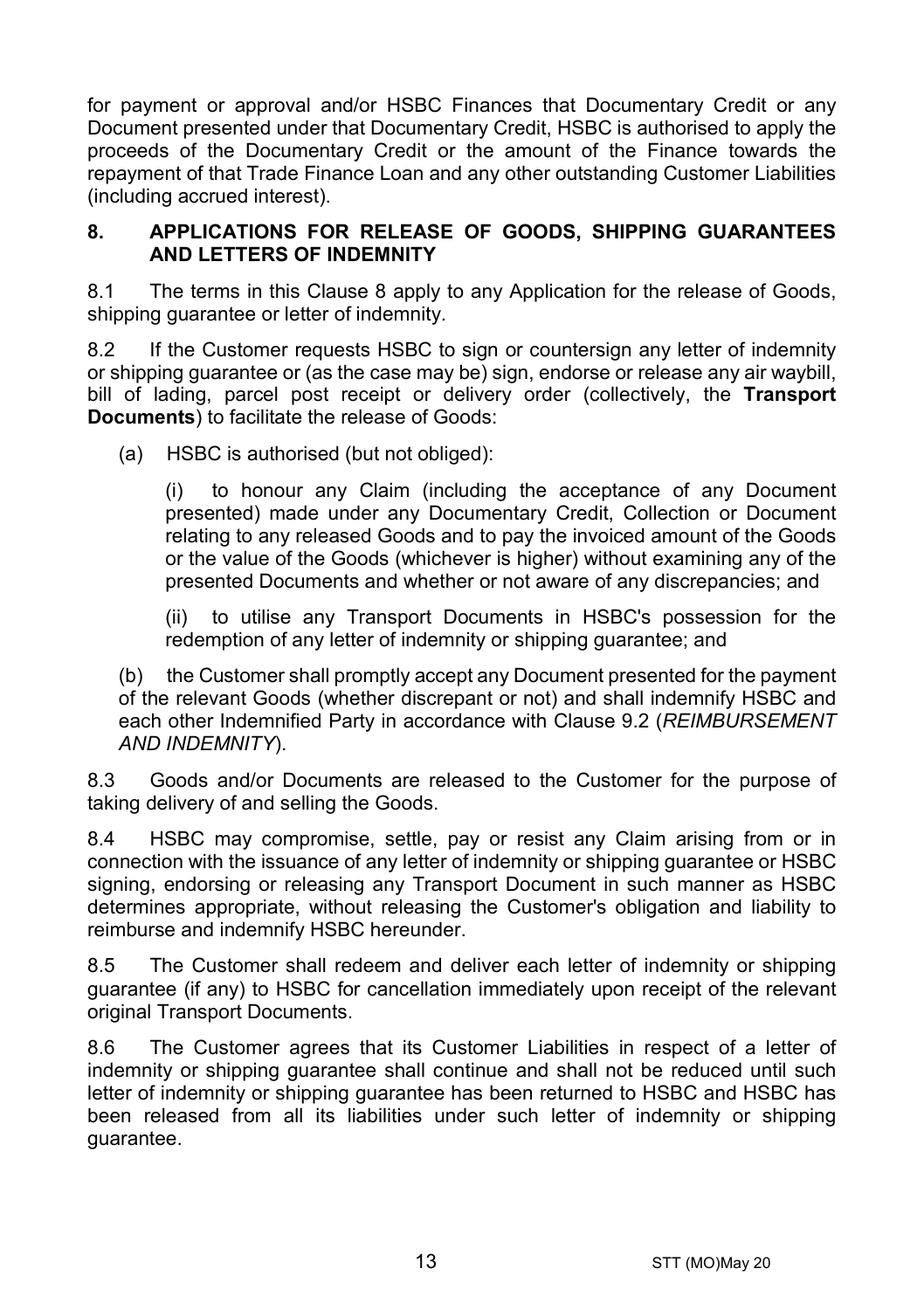# **SECTION 2 – REIMBURSEMENT, INDEMNITY AND OTHER RIGHTS**

# <span id="page-13-0"></span>**9. REIMBURSEMENT AND INDEMNITY**

9.1 The Customer shall upon demand reimburse or pay to HSBC all sums paid (in whatever manner) or due to be paid by HSBC to any person in respect of any Trade Service and shall upon demand pay to HSBC all sums owing at any time by the Customer to HSBC including any principal, interest, commissions, fees, Increased Costs, taxes, customs duties and charges in respect of such Trade Services and any costs and expenses incurred by HSBC in connection with providing such Trade Services.

<span id="page-13-1"></span>9.2 The Customer shall indemnify HSBC, each HSBC Group member, and their officers, employees and delegates (each, an **Indemnified Party**) on demand against all direct, indirect and consequential liabilities and losses, payments, damages, demands, claims, expenses and costs (including legal fees and fees, claims, demands and liabilities from a beneficiary or any other person on a full indemnity basis), proceedings, actions and other consequences (collectively, the **Losses**) which any Indemnified Party may suffer, sustain or incur under or in connection with any Trade Service and the enforcement of its rights under these Terms (except where any such Loss is caused by the Indemnified Party's fraud, gross negligence or wilful misconduct). The Customer shall on demand pay to the Indemnified Party the full amount of the Losses.

9.3 The Customer shall, upon request by any Indemnified Party, forthwith appear and defend at the Customer's own cost and expense any action which may be brought against such Indemnified Party in connection with any Trade Service and to provide such assistance as such Indemnified Party may reasonably require.

9.4 HSBC may, at any time and without notice, debit from any bank account which the Customer holds with any HSBC Group member, or deduct from any proceeds held or received by HSBC which are due to the Customer, any Customer Liabilities outstanding at that time (even if such debit or deduction would cause the relevant bank account to become overdrawn).

9.5 The indemnities contained in these Terms shall not be in any way discharged or diminished, nor shall the liability of the Customer be affected by reason of HSBC or any person from time to time, varying, realising or releasing any of the same, or granting any time, indulgence or concession or compounding with any person, or concurring in accepting or varying any compromise, arrangement or settlement, or omitting to claim or enforce payment, or determining, varying, reducing or extending the terms of any Trade Service, or by anything done or omitted which, but for this provision, might operate to discharge or otherwise exonerate the Customer.

# <span id="page-13-2"></span>**10. CASH COLLATERAL**

10.1 The Customer shall upon demand pay to such bank account as HSBC may direct cash cover in an amount sufficient to cover the Customer Liabilities or such lesser amount if agreed by HSBC (such amount paid, being **Cash Collateral**).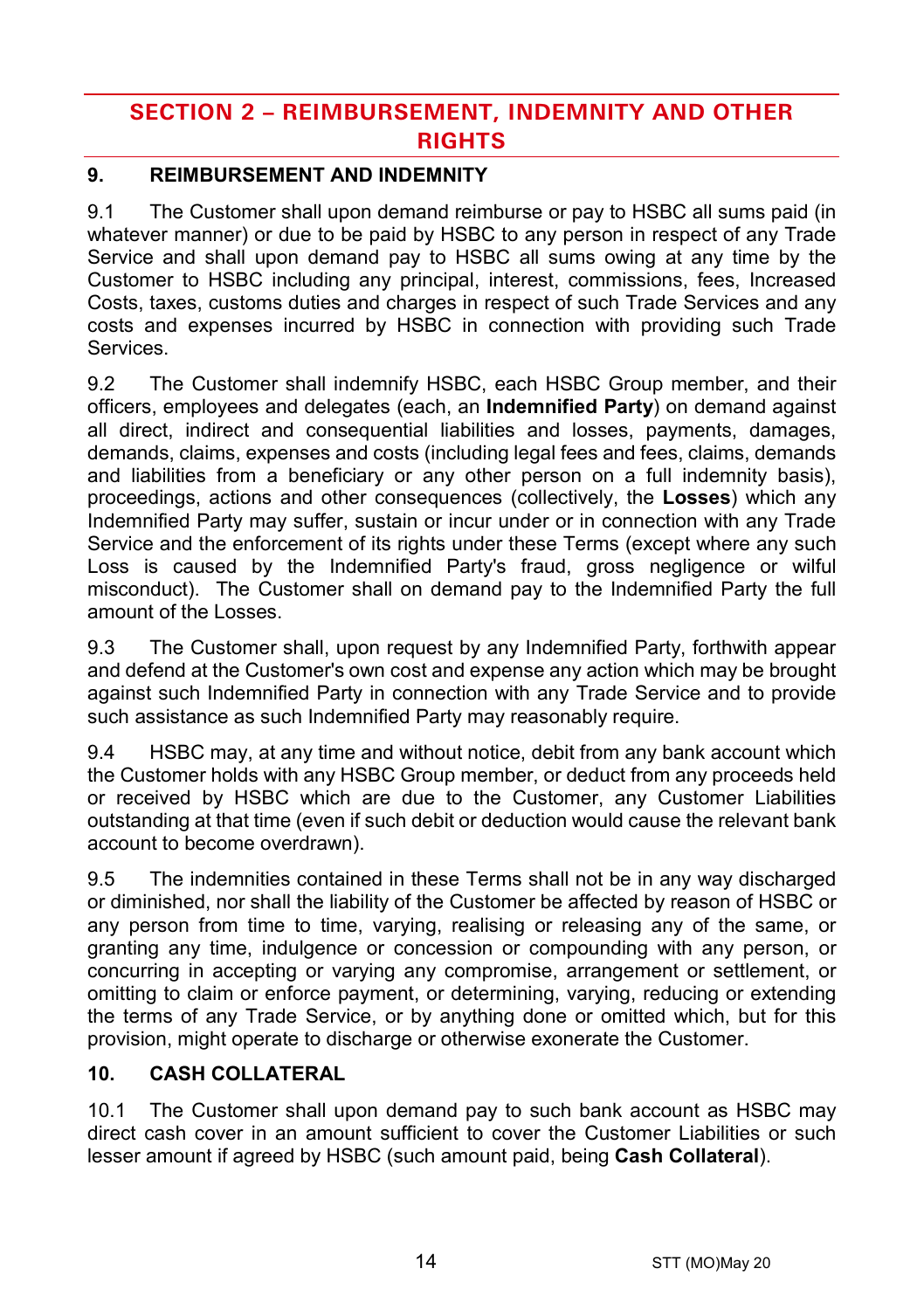10.2 If required by HSBC, the Customer will grant to HSBC, in form and substance satisfactory to HSBC, a security interest which is customary in the Governing Jurisdiction in respect of the bank account and such Cash Collateral, and the Customer shall undertake any filing, registration, recording or enrolment of such security interest for it to be perfected and enforceable against the Customer and shall pay any related fees.

10.3 HSBC may, at any time without notice or demand, apply (whether by way of set-off, transfer or otherwise) any or all Cash Collateral towards the payment of any Claim, the repayment of any Trade Finance Loan and/or the satisfaction of any or all other Customer Liabilities.

10.4 Unless HSBC otherwise agrees:

(a) Cash Collateral shall not constitute a debt owed by HSBC to the Customer or any other person and shall not be repayable or refundable (in whole or in part) by HSBC to the Customer or any other person, in each case, until and unless HSBC is satisfied that all the Customer Liabilities have been unconditionally and irrevocably paid and discharged in full; and

(b) no interest shall accrue on Cash Collateral.

10.5 The Customer shall not create or permit to subsist any mortgage, charge, pledge, lien or other security interest or encumbrance over the Cash Collateral, or any bank account in which such Cash Collateral is held (except for any security in favour of HSBC) or assign, transfer or otherwise deal with the same.

#### <span id="page-14-0"></span>**11. PLEDGE**

11.1 The Customer will pay to HSBC on demand all Customer Liabilities.

11.2 The Customer hereby, to the extent permissible, pledges to HSBC as a continuing security for the Customer Liabilities all Documents and Goods which are at any time in actual or constructive possession or control of HSBC or held on trust for, or to the order of, HSBC whether for custody, collection, security, the making of a Claim or any other reason and whether or not in the ordinary course of banking business and whether in the Governing Jurisdiction or elsewhere.

11.3 To the extent required by HSBC, the Customer shall do all acts (including entering into such further documents) to create, evidence and give the full effect of a pledge over the Documents and Goods as security for the Customer Liabilities.

11.4 If, in the Governing Jurisdiction a pledge (or its equivalent) is required to be registered, filed or otherwise publicly recorded for it to be enforceable, upon request of HSBC the Customer shall take all reasonable action to so register, file and/or record such pledge (including making payment of any related fees).

11.5 Any restriction on the right of consolidating securities shall not apply to the pledge under this Clause [11.](#page-14-0)

11.6 The risk in any Documents and Goods pledged shall remain with the Customer and neither HSBC nor any other HSBC Group member shall be responsible for any loss or damage or depreciation in value of any Documents or Goods held by HSBC as security.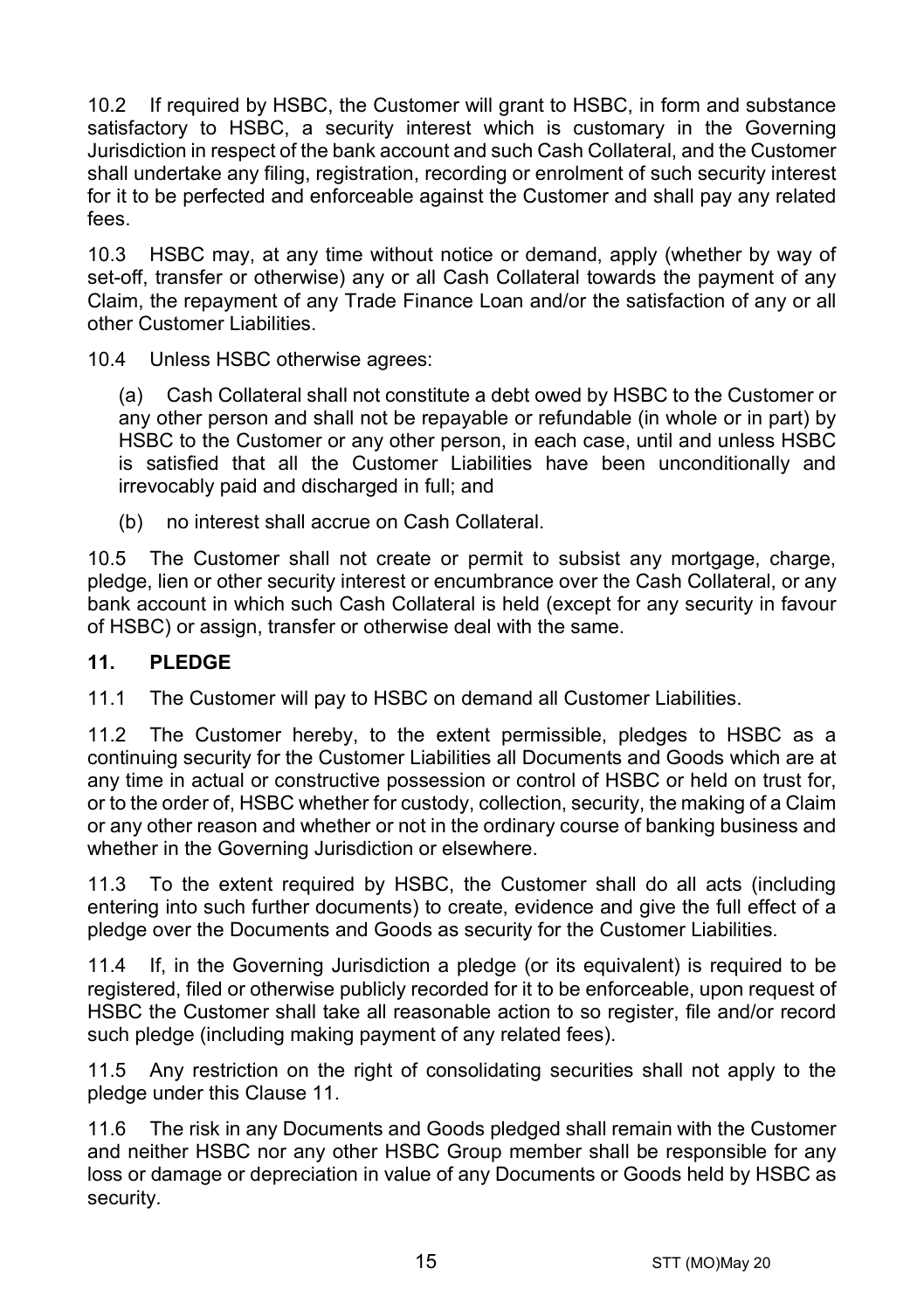11.7 If:

(a) the Customer fails to pay any Customer Liabilities when due or demanded;

(b) the Customer does not comply with any other provision of these Terms;

(c) any representation made by the Customer under these Terms is or proves to have been incorrect when made or deemed to have been made:

(d) the Customer is unable or admits inability to pay its debts as they fall due or the Customer is or is deemed to be insolvent or bankrupt under the laws of its jurisdiction of establishment and/or incorporation (as applicable); or

(e) the Customer enters into or becomes subject to a reorganisation, a composition or other arrangement with one or more creditors, a winding-up, or any other form of bankruptcy or insolvency process or proceeding,

HSBC may enforce its pledge and may, without demand, notice, legal process or any other action with respect to the Customer or any other person, realise, sell, negotiate or otherwise dispose of all or some of the Documents and the Goods at any time and in any way which it deems expedient free from any restrictions and claims and HSBC shall not be liable for any loss arising out of such realisation, sale, negotiation or disposal.

11.8 All monies received, recovered or otherwise realised by HSBC following the enforcement of the pledge may be credited to a separate interest-bearing suspense account for so long as HSBC determines in order to preserve HSBC's rights towards discharge of the whole of the Customer Liabilities.

## **12. TRUST RECEIPTS**

12.1 Whilst any Customer Liabilities remain outstanding in respect of any Trade Service provided in relation to any Documents or Goods, if any such Documents or Goods are held by or released to the Customer or to its order, the Customer:

(a) will hold such Documents and Goods (and the proceeds of sale and/or any insurance) on trust for HSBC (or, if a trust is not recognised and enforceable, hold to the order of HSBC) exclusively for the purpose agreed between HSBC and the Customer from time to time in respect of the Trade Service being provided;

(b) will keep such sale and/or insurance proceeds, and store such Goods, separate from any other property of the Customer and capable of being identified;

(c) confirms that such Documents and Goods will continue to be subject to the pledge in Claus[e 11](#page-14-0) (*[PLEDGE](#page-14-0)*) but at the risk of the Customer;

(d) will, at the request of HSBC, execute and deliver to HSBC trust receipts in form and substance satisfactory to HSBC together with any other documentation HSBC may require;

(e) will comply promptly and fully with any instructions or request which HSBC may give to the Customer in relation to such Documents and Goods;

(f) will, upon receipt, promptly pay to HSBC the proceeds of sale and/or insurance of the Goods; and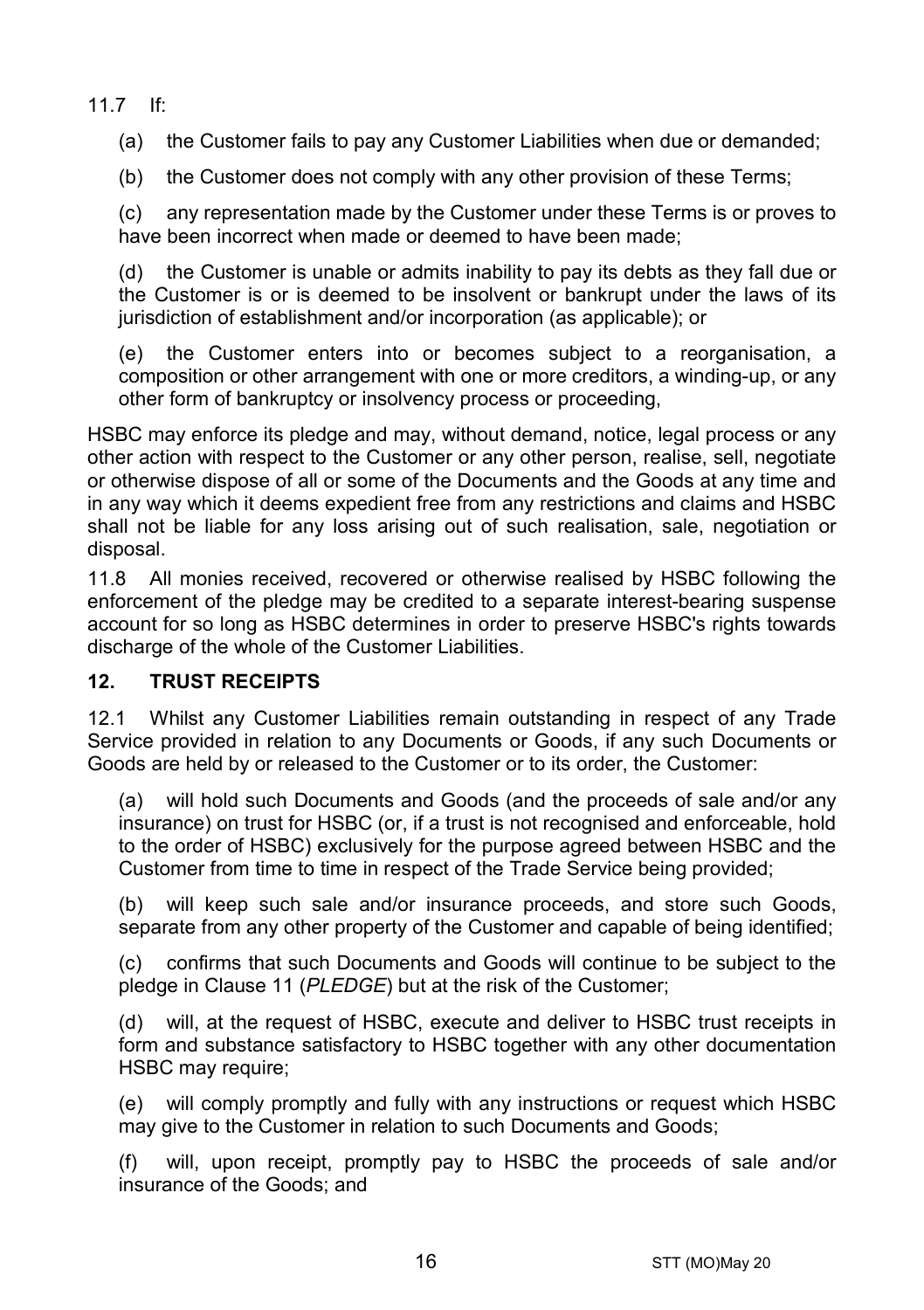- (g) acknowledges that HSBC may at any time take possession and dispose of
- the Goods, Documents and/or sale and/or insurance proceeds of the Goods.

# **13. SET-OFF**

13.1 HSBC may, at any time and without notice, combine or consolidate all the bank accounts of the Customer held with HSBC and/or set-off any Customer Liabilities against any obligation owed by HSBC to the Customer (including in respect of any Cash Collateral, or proceeds received or held by HSBC), regardless of the place of payment, booking branch or currency of either obligation.

13.2 To effect any set-off HSBC may convert to a currency any amount which is in a different currency at the relevant Exchange Rate.

13.3 If any Customer Liabilities are unliquidated or unascertained, HSBC may apply or set off an amount estimated by it in good faith to be the amount of that liability.

# **14. SUPPLEMENTARY RIGHTS**

14.1 HSBC's rights under these Terms are to be in addition to and are not to be in any way prejudiced or affected by any one or more other indemnities, guarantees, securities or other obligations which HSBC may now or subsequently hold whether from the Customer or any other person.

14.2 HSBC may enforce its rights under these Terms or in respect of any other indemnities, guarantees, securities or other obligations which HSBC may now or subsequently hold whether from the Customer or any other person in any order it chooses and the Customer waives any rights it may have which provide otherwise.

# **SECTION 3 – FEES AND PAYMENTS**

# <span id="page-16-0"></span>**15. FEES, COMMISSION, INTEREST AND CHARGES**

15.1 Unless otherwise agreed in writing with the Customer:

(a) fees and other charges (other than interest and commission) shall be payable by the Customer to HSBC in respect of each Trade Service at the rates, in the amounts, and at the times agreed in the relevant Application, Facility Agreement or Tariff Book or as otherwise in accordance with HSBC's standard practices;

(b) interest shall be payable by the Customer to HSBC upon demand in respect of any Trade Finance Loan or Finance, shall accrue on the amount of such Trade Finance Loan or Finance for the period from the date HSBC provides such Trade Finance Loan or Finance to the date such Trade Finance Loan or Finance is repaid or settled in full, and shall be calculated by reference to the rates agreed in the relevant Application, Facility Agreement or Tariff Book or as otherwise in accordance with HSBC's standard practices;

(c) interest shall be payable by the Customer to HSBC upon demand in respect of any Claim paid by HSBC, shall accrue on the amount of the Claim for the period from the date HSBC pays such Claim to the date the Customer Liabilities resulting from such Claim are reimbursed in full, and shall be calculated by reference to the rates agreed in the relevant Application, Facility Agreement or Tariff Book or as otherwise in accordance with HSBC's standard practices; and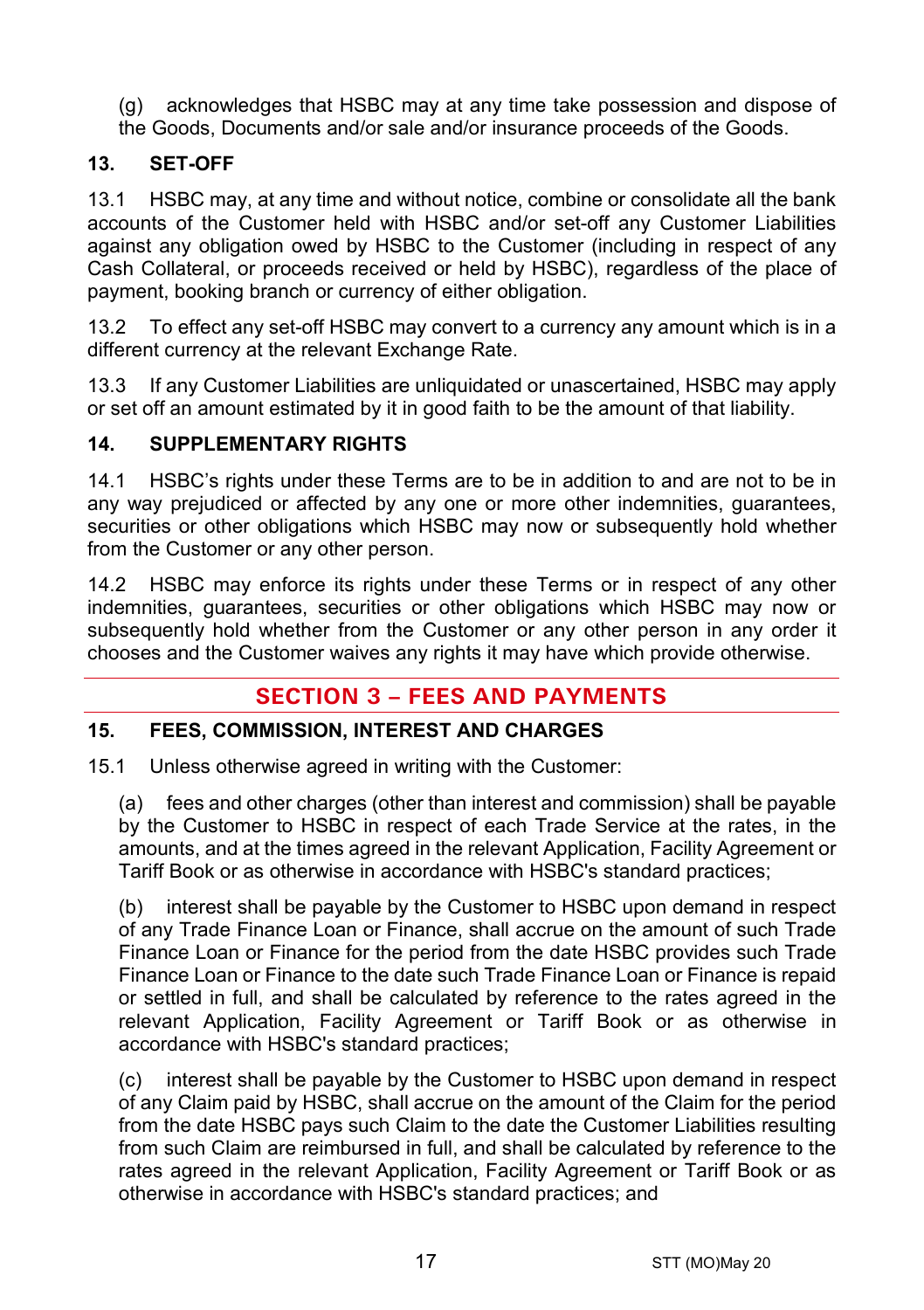(d) commission shall be payable by the Customer to HSBC upon demand in respect of any Documentary Credit or Instrument and shall be calculated by reference to the face value of such Documentary Credit or Instrument and the rates agreed in the relevant Application, Facility Agreement or Tariff Book or as otherwise in accordance with HSBC's standard practices.

15.2 Any fee, interest or commission accruing in respect of a Trade Service will accrue from day to day and is calculated on the basis of the actual number of days elapsed and a year of 365 days or, in any case where the market practice in the relevant Governing Jurisdiction differs, in accordance with that market practice.

15.3 Any fee, commission, interest or charge payable by the Customer to HSBC is non-refundable.

15.4 If the Customer fails to pay any amount payable by it under these Terms on its due date, default interest shall accrue on the overdue amount from the due date up to the date of actual payment (both before and after judgment) at the rate agreed in the relevant Application, Facility Agreement or Tariff Book or as otherwise in accordance with HSBC's standard practices.

# **16. PAYMENTS**

16.1 Payments by the Customer shall be made to HSBC in immediately available, freely transferable, cleared funds and as specified by HSBC, without any set-off, counterclaim, withholding or conditions of any kind unless compelled by law.

16.2 All amounts paid or payable to HSBC in respect of any Trade Service are expressed on a Tax-exclusive basis. The Customer must pay any relevant Tax (as necessary) on any amount that the Customer is required to pay HSBC.

16.3 If any deduction or withholding is required by law (including on account of any Tax), the Customer must:

(a) increase the sum payable so that, after making the minimum deduction or withholding required, HSBC will receive and be entitled to retain a net sum at least equal to the sum that HSBC would have received had that deduction or withholding not been made; and

(b) within 30 days of such payment, forward to HSBC the confirmation in writing from the relevant tax authority evidencing receipt by the relevant tax authority of that deduction or withholding.

16.4 Unless HSBC agrees otherwise, each payment by the Customer to HSBC shall be made in the currency of the relevant Customer Liability for which that payment is being made and the Customer waives any right it may have in any jurisdiction to pay such payment in another currency. If HSBC receives a payment from the Customer or any other person in a currency which is not the currency in which that payment was due or if any Cash Collateral needs to be converted into another currency so that HSBC may apply it to satisfy any outstanding Customer Liabilities in another currency, HSBC shall undertake that conversion using the relevant Exchange Rate (or, if applicable, pursuant to the terms of any hedging agreement that the Customer and HSBC may have entered into for these purposes). Where HSBC undertakes any currency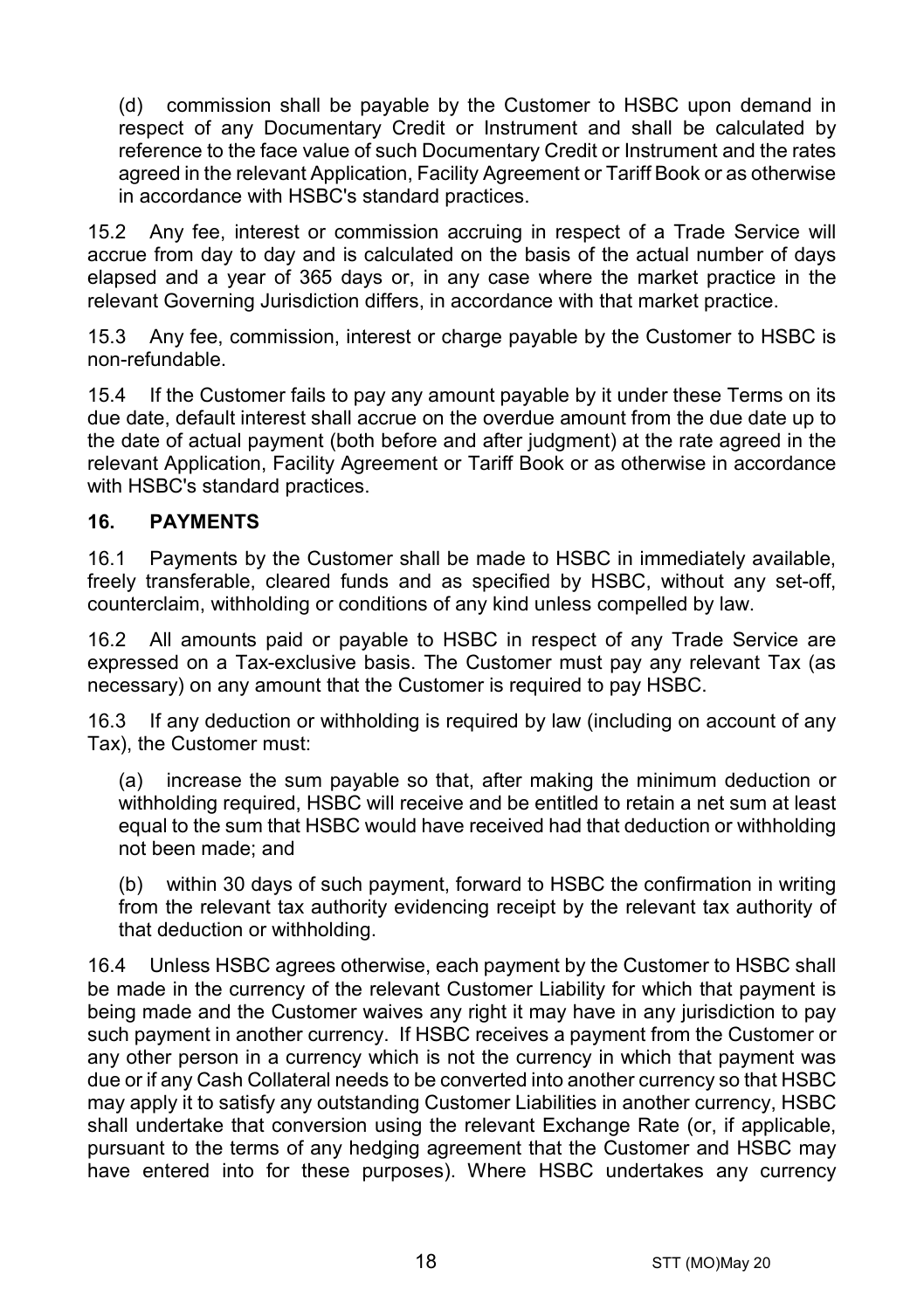conversion permitted by these Terms, the Customer shall indemnify HSBC for any cost, loss or liability incurred by HSBC in undertaking the conversion.

16.5 If any payment due from the Customer, or any order, judgment or award given or made in relation to any payment due from the Customer, has to be converted into another currency for the purpose of making or filing a claim or proof against the Customer or any other person, or obtaining or enforcing an order, judgment or award, the Customer shall indemnify HSBC against any cost, loss or liability arising out of or as a result of the conversion.

16.6 Any notice from, or determination by, HSBC of a rate or amount under these Terms, a Trade Service or any document referred to in these Terms shall (unless it contains an obvious error) be conclusive evidence of that rate or amount. In any legal proceedings connected with these Terms and/or a Trade Service, the account entries of HSBC are prima facie evidence of the matters to which they relate.

16.7 Any moneys paid to HSBC in respect of the Customer Liabilities may be applied in or towards satisfaction of the same or credited to a separate suspense account for so long as HSBC determines in order to preserve HSBC's rights towards discharge of the whole of the Customer Liabilities.

16.8 Moneys received by HSBC shall be applied by it (unless otherwise mandatorily required by law):

(a) first, in discharging all costs, fees and expenses (including legal fees) owing by the Customer to HSBC;

(b) second, in or towards the discharge of any interest or other amounts (not being principal) owing to HSBC; and

(c) thirdly in or towards the discharge of any principal owing by the Customer to HSBC.

16.9 If any moneys paid to HSBC in respect of the Customer Liabilities are required to be repaid by virtue of any law relating to insolvency, bankruptcy or liquidation or for any other reason, HSBC may enforce these Terms and the relevant Trade Service as if such moneys had not been paid.

16.10 Any sums that would fall due on a day other than a Business Day will be due on the next Business Day. In such event, interest and commission calculations will be adjusted accordingly.

16.11 If any amount to be paid by the Customer to HSBC in connection with a Trade Service is calculated by reference to a published benchmark interest rate (such as a central bank reference rate) and that rate is less than zero per cent at the time of calculation, such rate shall be deemed to be zero per cent.

# **SECTION 4 – REPRESENTATIONS, UNDERTAKINGS AND SANCTIONS**

## **17. REPRESENTATIONS AND WARRANTIES**

17.1 In addition to other representations and warranties made by the Customer to HSBC, the Customer represents and warrants to HSBC that: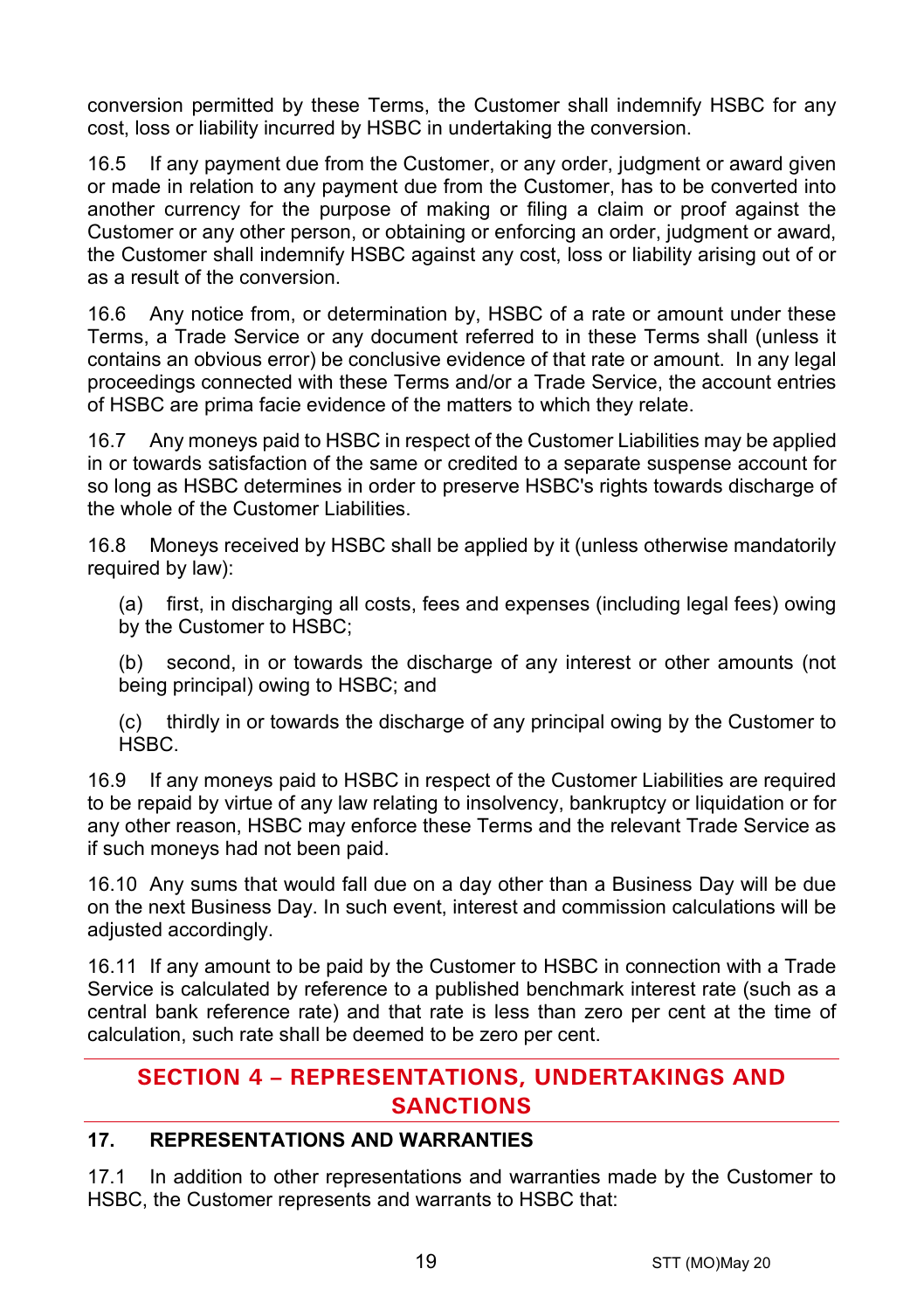(a) it is duly established and/or incorporated under the laws of its jurisdiction of establishment and/or incorporation (as applicable), is validly existing and has full power to carry on its business as now being conducted, to own its assets and to enter into and perform its obligations under these Terms, and shall promptly notify HSBC of any change to its constitution or existence;

(b) the obligations expressed to be assumed by it in these Terms and in each Trade Transaction which it may enter into from time to time are legal, valid, binding and enforceable obligations;

(c) all authorisations, consents, approvals, resolutions, licences, exemptions, filings, notarisations or registrations required or desirable to enable it lawfully to enter into, exercise its rights and comply with its obligations under these Terms and each Trade Transaction have been obtained or effected and are in full force and effect;

(d) these Terms and each Trade Transaction which it may from time to time enter into do not and will not conflict with its constitutional documents or any agreement or instrument binding upon it or any of its assets or constitute a default or termination event (however described) under any such agreement or instrument;

(e) each Trade Service requested by or for the Customer relates to a genuine Trade Transaction as described in the documents pertaining to such Trade Transaction and all documents and information (including in any Application) provided by the Customer to HSBC in relation to each Trade Service or these Terms is/are complete, accurate, genuine and valid;

(f) it has not taken any corporate action, or any other steps and no legal proceedings have been commenced for its liquidation, judicial management, receivership, or any similar or analogous proceedings or for the appointment of a receiver and manager, judicial manager, liquidator or similar officer of it or of all or any material part of its assets or revenues;

(g) any Documents, Goods or proceeds of sale in which HSBC has or is purported to have an interest are free from any security interest(s) and encumbrance(s) (other than in favour of HSBC) and the Customer is the sole and beneficial owner of any such Documents, Goods or proceeds of sale;

(h) as at the date HSBC provides Finance to the Customer in respect of a Document or Documentary Credit, it is not aware of any dispute (actual, pending or threatened) in respect of that Document or Documentary Credit or the relevant Trade Transaction; and

(i) as at the date HSBC provides Finance to the Customer in respect of a Document or Documentary Credit or provides a Trade Finance Loan to the Customer, it has not received any financing in respect of that Document, Documentary Credit or the relevant Trade Transaction from any person other than HSBC.

17.2 All representations and warranties in these Terms are deemed to be made on each day (a) an Application is made and is being processed, (b) any Trade Service is outstanding and (c) any Customer Liabilities remain outstanding.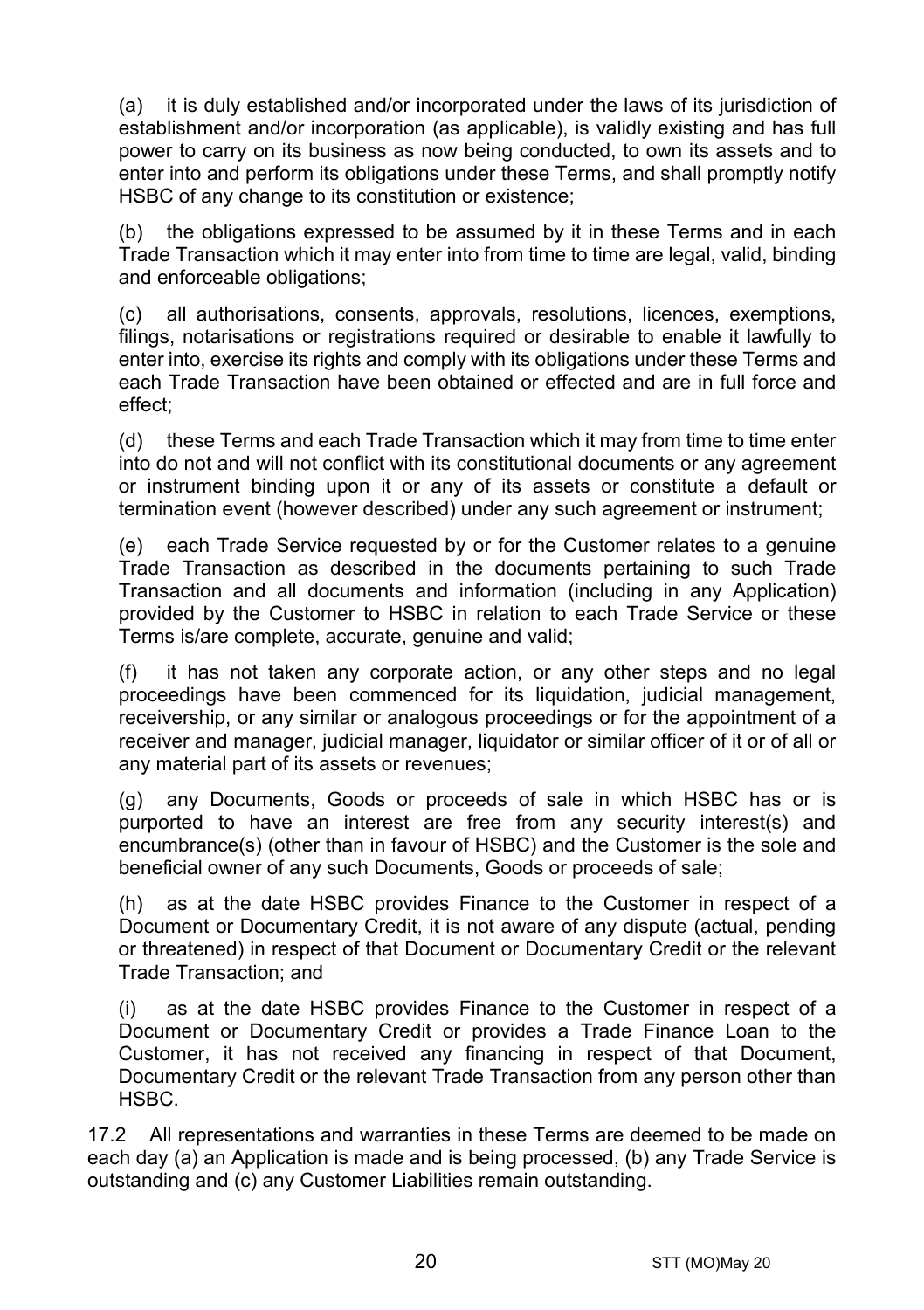17.3 The Customer acknowledges that HSBC will rely on any representations and warranties made by the Customer including when HSBC assesses whether or not to provide a Trade Service to the Customer.

17.4 The Customer shall promptly notify HSBC on becoming aware of any representation or warranty becoming untrue, or the Customer being unable to make any representation or warranty when repeated.

## **18. UNDERTAKINGS**

#### **General Undertakings**

18.1 The Customer shall at the request of HSBC:

(a) provide HSBC with such information concerning a Trade Transaction (including copies of sale contracts, purchase order and invoices), Documents and Goods and any proposed sale of Goods as HSBC may require and promptly notify HSBC if any Trade Transaction is cancelled or terminated for any reason or if any material dispute arises in respect of a Trade Transaction;

(b) provide HSBC with such information regarding the financial condition, assets and operations of the Customer and its affiliates as HSBC may reasonably require;

(c) provide HSBC with any information required by HSBC to satisfy its "*know your customer*" or similar identification procedures;

(d) keep HSBC informed of the whereabouts of the Goods and of any change in the condition, quality or quantity of the Goods;

(e) co-operate fully with HSBC and render to HSBC all assistance it requires in the collection and enforcement of any payments under or in connection with any Trade Service whether by legal proceedings or otherwise; and

(f) promptly do all such acts or execute all such documents at its own cost as HSBC may specify:

(i) for the purpose of the creation, perfection, protection or maintenance of any interest conferred or intended to be conferred on HSBC by, pursuant to or in connection with these Terms (including in respect of any Cash Collateral, Documents, Goods or sale proceeds);

(ii) for the exercise of any rights, powers and remedies of HSBC provided by, pursuant to or in connection with these Terms or by law; and

(iii) to facilitate the realisation by HSBC of any Documents or Goods in which HSBC is, or is intended to be, interested.

## **Trade Service Undertakings**

18.2 The Customer shall, to the extent applicable to a Trade Service and/or where HSBC has or is purported to have an interest in the relevant Documentary Credit, Documents, Goods or proceeds of sale referred to:

(a) ensure that the Documentary Credit, Documents, Goods or proceeds of sale (as applicable) are free from any mortgage, charge, pledge, lien or other security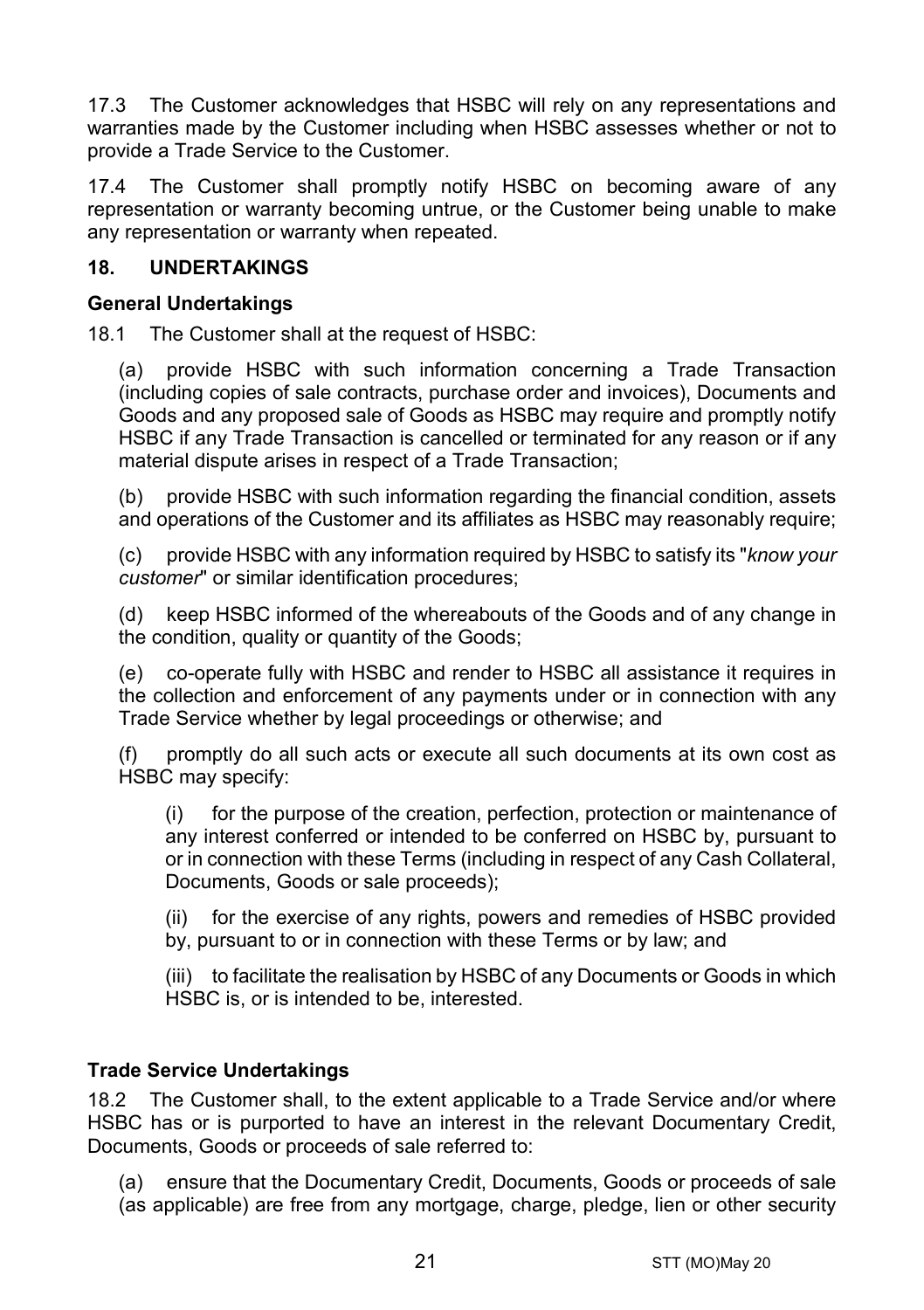interest, encumbrance or claim except for any trust, pledge or other form of security in favour of HSBC or which has been expressly permitted by HSBC;

(b) for so long as the Customer has title to the Goods or if as a condition to the Trade Service the Customer is required to procure the insurance of the Goods:

(i) insure the Goods for such value against such insurable risks as is stipulated in the relevant condition or, in the absence of any such condition, as is customary for those Goods;

(ii) promptly following (and in any event within ten days of) the date of the Application for the relevant Trade Service, provide to HSBC copies of the relevant insurance policies; and

(iii) promptly notify HSBC of any claims made on the relevant insurance policies and direct the insurer to pay to HSBC all insurance proceeds in respect of the Goods;

(c) if so requested by HSBC:

(i) promptly arrange for HSBC's interest in the Goods to be endorsed on any relevant insurance policy; and

(ii) promptly submit claims in respect of the Goods to relevant insurer;

(d) promptly pay to HSBC all insurance proceeds received by it in respect of the Goods and, pending payment, hold such proceeds on trust for HSBC (or, if a trust is not recognised and enforceable, hold to the order of HSBC);

(e) promptly endorse all Documents in favour of HSBC, deposit all Documents with HSBC or to its order and note in its records the interest of HSBC in all Documents and the Goods;

promptly pay all freight, warehouse, dock, transit and other charges, rent and all other costs of and in connection with the Documents and/or Goods;

(g) not permit the Goods to be processed or altered without the prior written consent of HSBC;

(h) not take any action, which might prejudice the value of the Goods or the effectiveness of any pledge or trust under these Terms;

(i) promptly inform HSBC of any event of which it becomes aware that may adversely affect the liability of a buyer to complete the purchase of the Goods or any change or deterioration in the state or quality or otherwise of the Goods;

(j) promptly inform HSBC if it becomes aware of any theft, fraud, illegal activity, loss, damage or other misuse of or in relation to any Goods or Documents;

(k) permit HSBC (or any delegate) access to any premises at which the Goods are stored or located for the purpose of inspecting, taking possession of, or otherwise protecting its interest in the Goods;

(l) not attempt to factor, transfer, sell, dispose of or otherwise deal with the Documents, Goods or proceeds of sale (as applicable), Documentary Credit (or any confirmation (whether given on a disclosed or undisclosed basis)), except as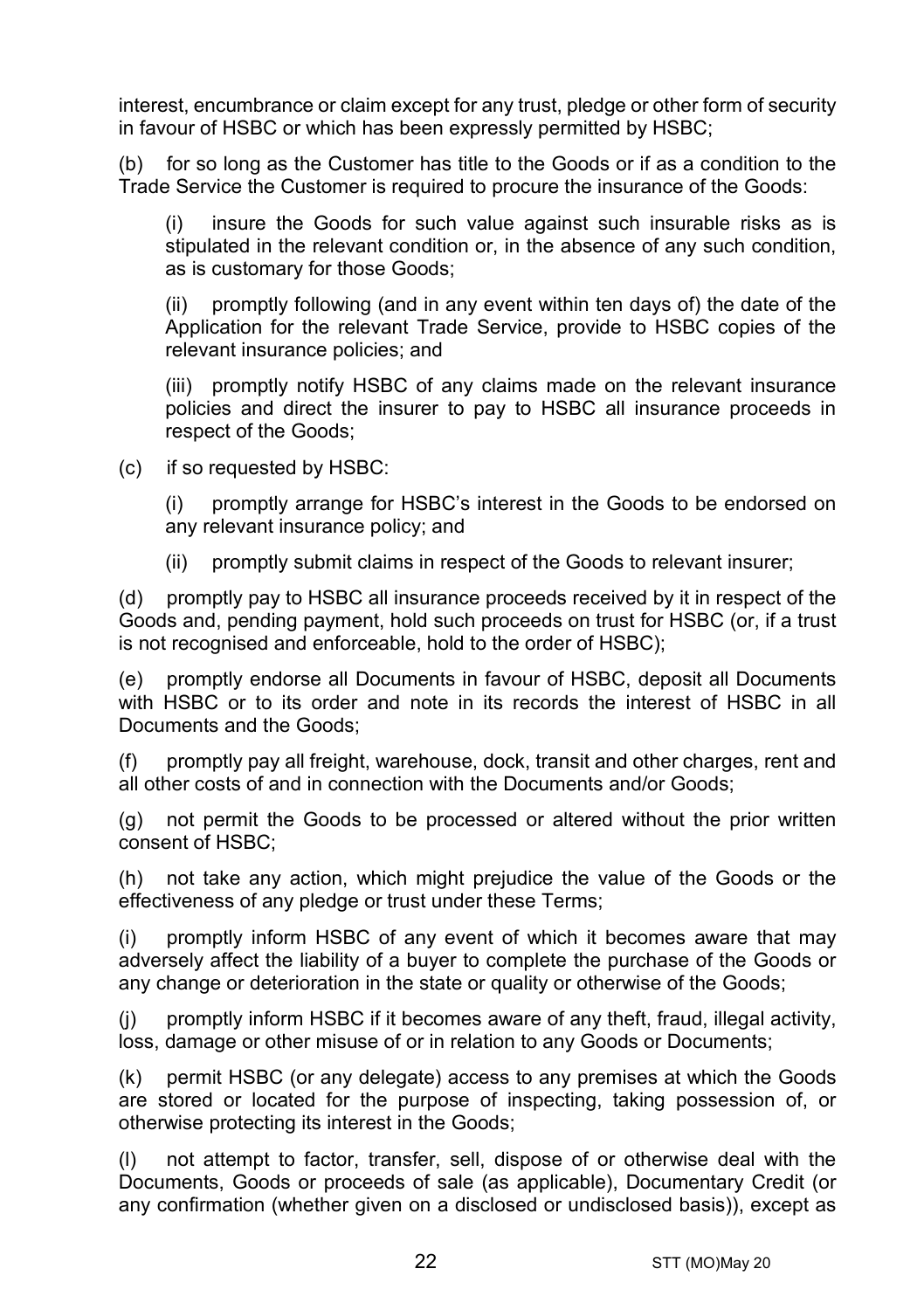agreed between HSBC and the Customer from time to time in respect of the Trade Service(s) being provided;

(m) not present the Documents to any other bank, financial institution or similar type of financing entity or obtain any form of financing and/or borrowing in respect of the same Trade Transaction;

(n) not agree to any amendment to the Documentary Credit, SBLC or Document without the prior written consent of HSBC; and

(o) procure the prompt release of HSBC from any guarantee, indemnity or other commitment that HSBC may have provided in respect of the Documents or the Goods,

and HSBC (or any delegate) is authorised to take such steps and to make any payments, on behalf and at the cost of the Customer, to ship, collect, land, store, insure or inspect the Goods and/or to demand and collect any proceeds of sale.

## <span id="page-22-0"></span>**19. COMPLIANCE WITH LAWS AND SANCTIONS**

19.1 The Customer represents and warrants that:

(a) neither the Customer nor any of its subsidiaries, directors, officers, employees, agents, or affiliates is a person or entity that is, or is owned or controlled by any person or entity that is:

(i) the subject of any sanctions issued, administered or enforced by the US Department of the Treasury's Office of Foreign Assets Control, the US Department of State, the United Nations Security Council, the European Union, Her Majesty's Treasury, the Hong Kong Monetary Authority or any other sanction issuing or enforcement body that may be applicable to HSBC, the Customer, a Trade Service or a Trade Transaction (the **Sanctions**); or

(ii) located, organised or resident in a country or territory that is, or whose government is, the subject of Sanctions;

(b) any required import or export licenses applicable to each Trade Transaction have been obtained and, if the Customer is aware that HSBC may require an export license or other authorisation for the provision of the relevant Trade Service for the Customer, the Customer will notify HSBC prior to HSBC providing the Trade Service; and

(c) the Customer is compliant in all material respects with foreign and domestic laws and regulations pertaining to each jurisdiction in which it operates and to each Trade Transaction and the subject matter of such Trade Transaction including, if applicable, the shipment and financing of the goods described in such Trade Transaction or the associated documents.

19.2 The Customer acknowledges and agrees that:

(a) HSBC Group and its service providers are required to act in accordance with the laws and regulations of various jurisdictions, including those which relate to Sanctions, export controls and the prevention of money laundering, terrorist financing, bribery, corruption and tax evasion;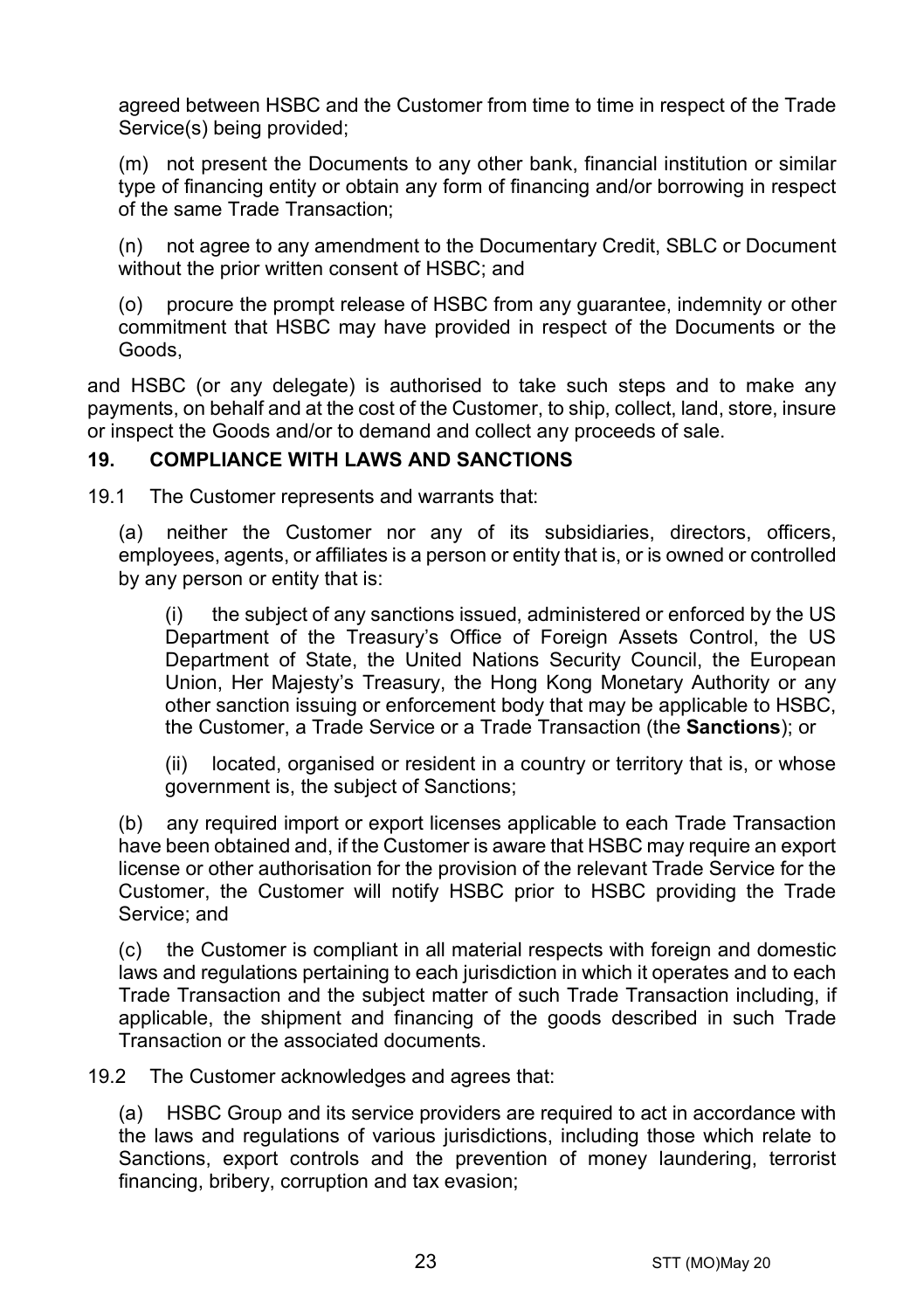(b) at any time, HSBC may require the Customer to immediately provide to HSBC information related to any Trade Transaction, including the underlying contract or other documentation;

(c) HSBC may take, and may instruct other HSBC Group members to take, to the extent it is legally permitted to do so under the laws of its jurisdiction, any action (a **Compliance Action**) which it considers appropriate to act in accordance with Sanctions or domestic and foreign laws and regulations. Such Compliance Action may include:

(i) the interception and investigation of any payment, communication or instruction;

(ii) the making of further enquiries as to whether a person or entity is subject to any Sanctions or export control restrictions; and/or

(iii) the refusal to:

(A) issue, renew, extend, transfer or assign a Trade Service;

(B) make payment of any Claim; or

(C) process a Trade Service or instruction that does not conform with Sanctions, export controls or domestic and foreign laws or regulations; and

(d) neither HSBC nor any HSBC Group member will be liable for any loss, damage, delay, or a failure of HSBC to perform its duties under these Terms or a Trade Service:

(i) arising out of or relating to any Compliance Action taken by HSBC, its service providers, or any HSBC Group member; and/or

(ii) being prevented from paying any Claim in respect of a Trade Service or sending or receiving any message or data or taking any other action in connection with any Trade Service because of an applicable law, regulation or ruling of any governmental agency.

# **SECTION 5 – INSTRUCTIONS AND ELECTRONIC PLATFORMS**

# <span id="page-23-0"></span>**20. INSTRUCTIONS**

20.1 HSBC is authorised to accept, act and rely upon, and treat as valid and accurate:

(a) all communications, demands and instructions (including any Applications) given or purporting to be given by the Customer to HSBC (an **Instruction**);

(b) all communications and any Claims made or purported to be made by any person; and

(c) any documents provided to HSBC,

including, in each case, those made or given by way of or through a Platform, email, facsimile, telecopier, telex, cable, telephone or such other electronic means (in each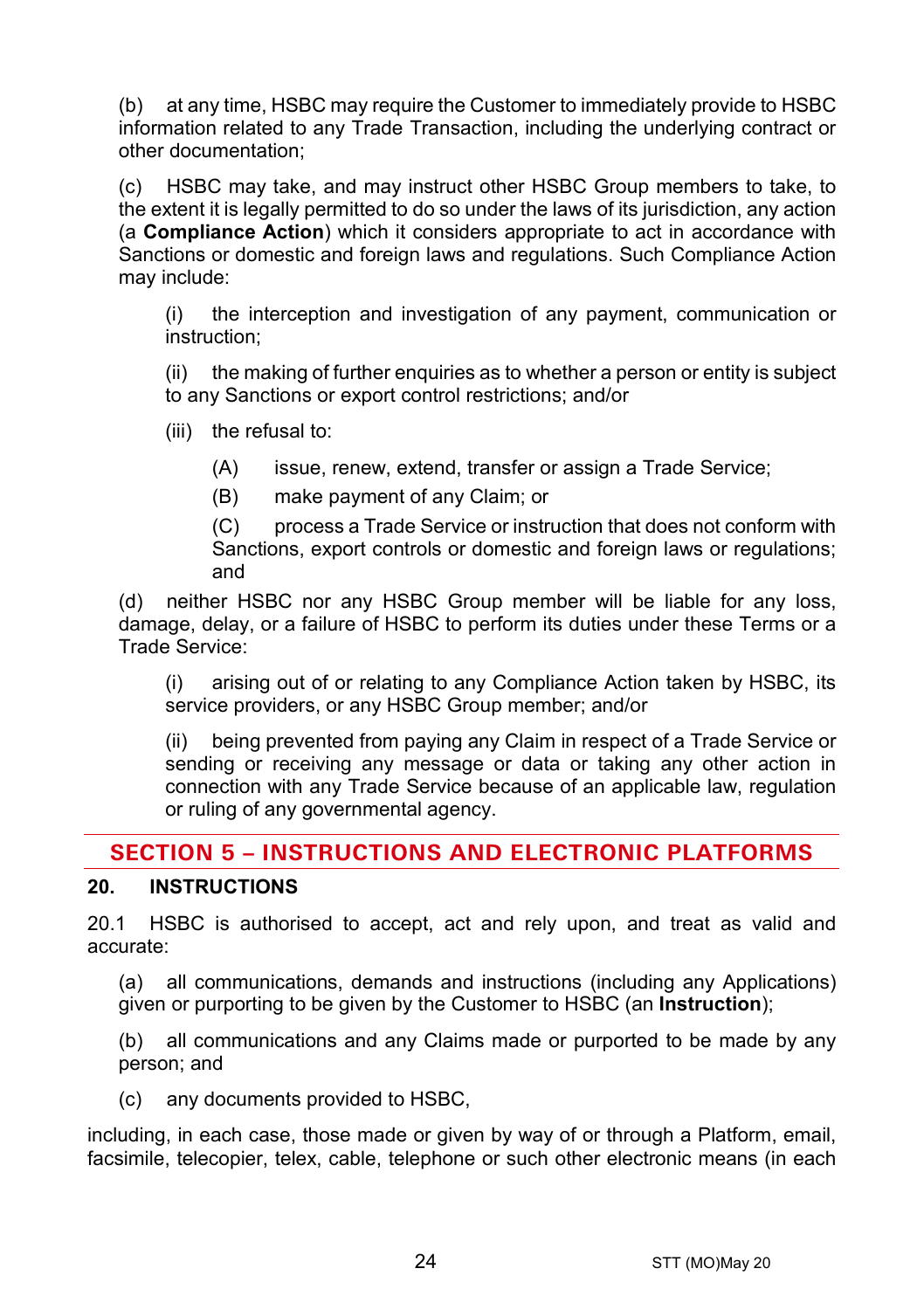case, an Electronic Means) and is under no obligation to enquire as to the authorisation or validity of any such Instruction, communication, Claim or Document.

20.2 The Customer acknowledges and accepts the risk that communications, Instructions, Claims and documents sent to or from HSBC by Electronic Means may be intercepted, monitored, amended, corrupted, contain viruses or be otherwise interfered with by third parties and acknowledges and agrees that HSBC is not responsible or liable to the Customer or any other person for, and the Customer waives any and all claims in respect of, any Losses arising from the same.

20.3 If the Customer communicates, gives an Instruction, makes a Claim or sends a document by Electronic Means, or instructs HSBC to permit a beneficiary or any other person to do the same, the Customer shall indemnify, and hold HSBC harmless from and against, any and all Losses that HSBC may incur (including in respect of any payment made where the relevant Instruction or Claim was unauthorised).

20.4 Where the Customer has made an Application for any Trade Service to be provided for the benefit of an affiliate of the Customer:

(a) the Customer agrees (and will procure the concurrent written agreement of its affiliate) that HSBC has no obligation to obtain instructions from the affiliate and HSBC can deal solely with the Customer on behalf of the affiliate;

(b) the definition of "Trade Transaction" shall be construed to refer to such affiliate rather than the Customer, and the definitions of "Documents" and "Goods" shall be construed accordingly;

(c) references in these Terms to the Customer presenting, handling, disposing, transferring, dealing with or using (however so described) the relevant Documents, Goods or proceeds of sale shall include the affiliate undertaking any such action;

(d) the Customer shall procure that the affiliate complies with all undertakings in these Terms in respect of the relevant Trade Transaction, Documents, Goods and proceeds of sale; and

(e) each representation in these Terms made by the Customer shall be made by the Customer for itself and on behalf of the affiliate or, where it can only be made in respect of the affiliate (due to factual circumstances), by the Customer for and on behalf of the affiliate.

20.5 HSBC has no obligation to:

(a) verify the identity or authority of any person communicating, giving an Instruction, making a Claim or providing a document by Electronic Means**;**

(b) verify the authenticity of any signature(s) (whether electronic or otherwise) on any communication made, Instruction given, Claim made or document provided by Electronic Means; or

(c) seek the Customer's prior approval before acting on any communication made, Instruction given, Claim made or document provided by Electronic Means,

however HSBC may, in its absolute discretion, take steps to ascertain the validity, authenticity and origin of any communication, Instruction, Claim or document (including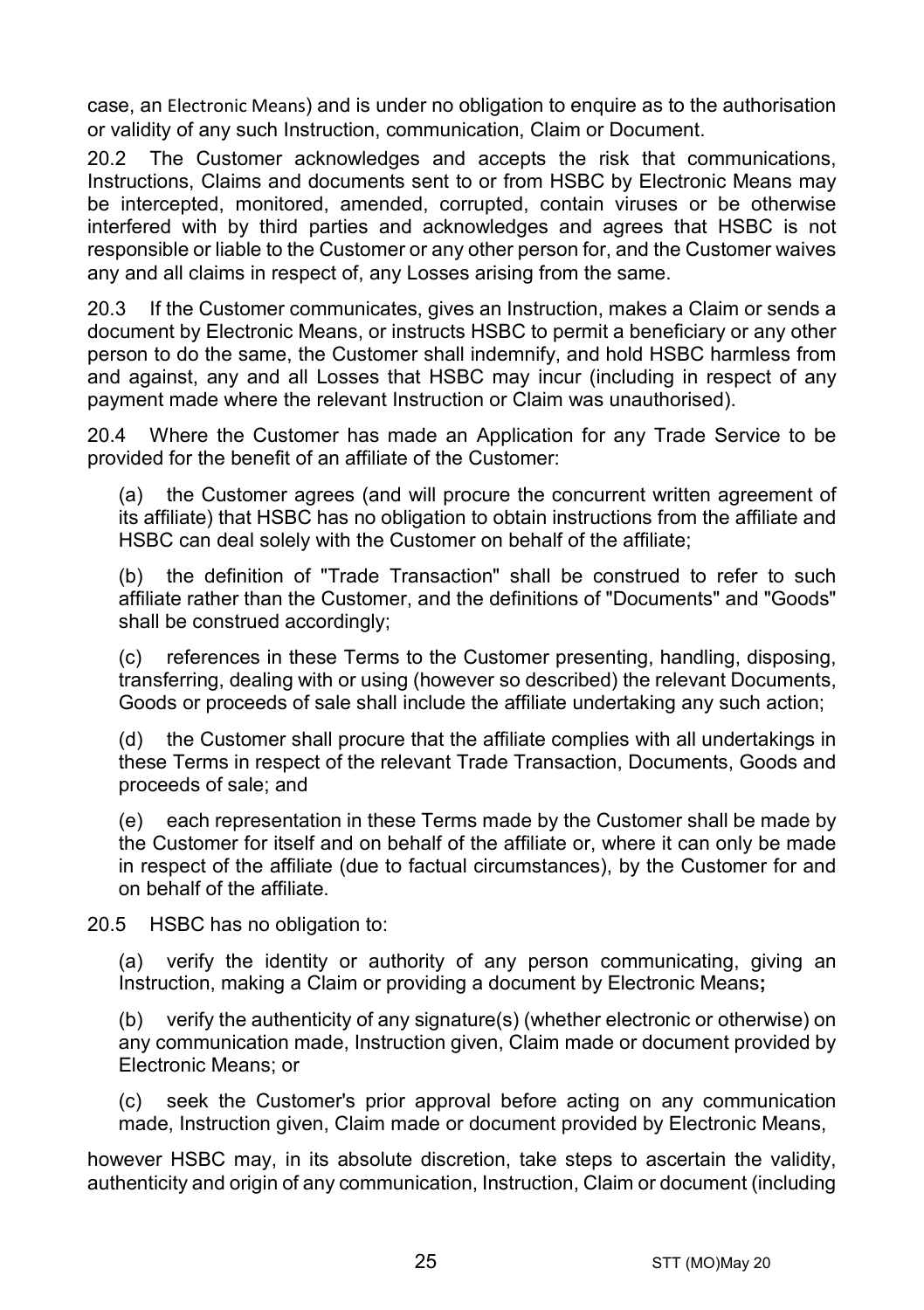requiring telephone verification of any Instructions) and take any steps that may be mandated by an External Provider and may, where it is unable to ascertain the validity, authority or origin of any communication, Instruction, Claim or document, delay or refuse to act upon any communication, Instruction, Claim or document or suspend or terminate any Trade Service at any time.

# **21. PLATFORMS**

21.1 The Customer acknowledges and agrees that:

(a) HSBC may rely on External Providers to provide Platforms so that HSBC can perform its obligations under these Terms (or any other applicable terms and conditions) and provide Trade Services;

(b) External Providers are independent from HSBC and may independently charge the Customer fees for use of their Platform and those fees are the sole responsibility of the Customer;

(c) HSBC's obligations under these Terms and any Trade Service shall be subject to HSBC's rights under External Terms and Conditions and the availability of any Platform provided by such External Providers;

(d) HSBC has no obligation to inform the Customer of, or provide the Customer with, any External Terms and Conditions;

(e) HSBC has no control over the electronic processes used by a Platform provided by an External Provider to process, handle and/or send data or messages;

(f) it shall inform HSBC of all External Terms and Conditions applicable to or any charges imposed by any Platform which it uses (or intends to use) in respect of any Trade Service and shall promptly notify HSBC of any changes; and

(g) it shall promptly provide all information concerning any Platform used by the Customer that HSBC may reasonably request.

21.2 HSBC assumes no liability or responsibility to the Customer or to any other person for any loss or damage that is suffered or incurred as a result of:

(a) the unavailability of any Platform to the Customer, HSBC or any other person for any reason whatsoever; or

(b) the Customer's use of or connection with any Platform, any External Provider or the services provided by HSBC or any External Provider to the Customer involving any Platform.

#### 21.3 The Customer:

(a) shall comply with all security procedures of HSBC and each External Provider and any other reasonable requests HSBC or any External Provider may issue to the Customer regarding the security of any Platform, including instructions on steps to remedy any breach of security; and

(b) acknowledges and agrees that it is the Customer's responsibility to set up, maintain and regularly review all security arrangements concerning access to and use of each Platform and information stored on the Customer's computing and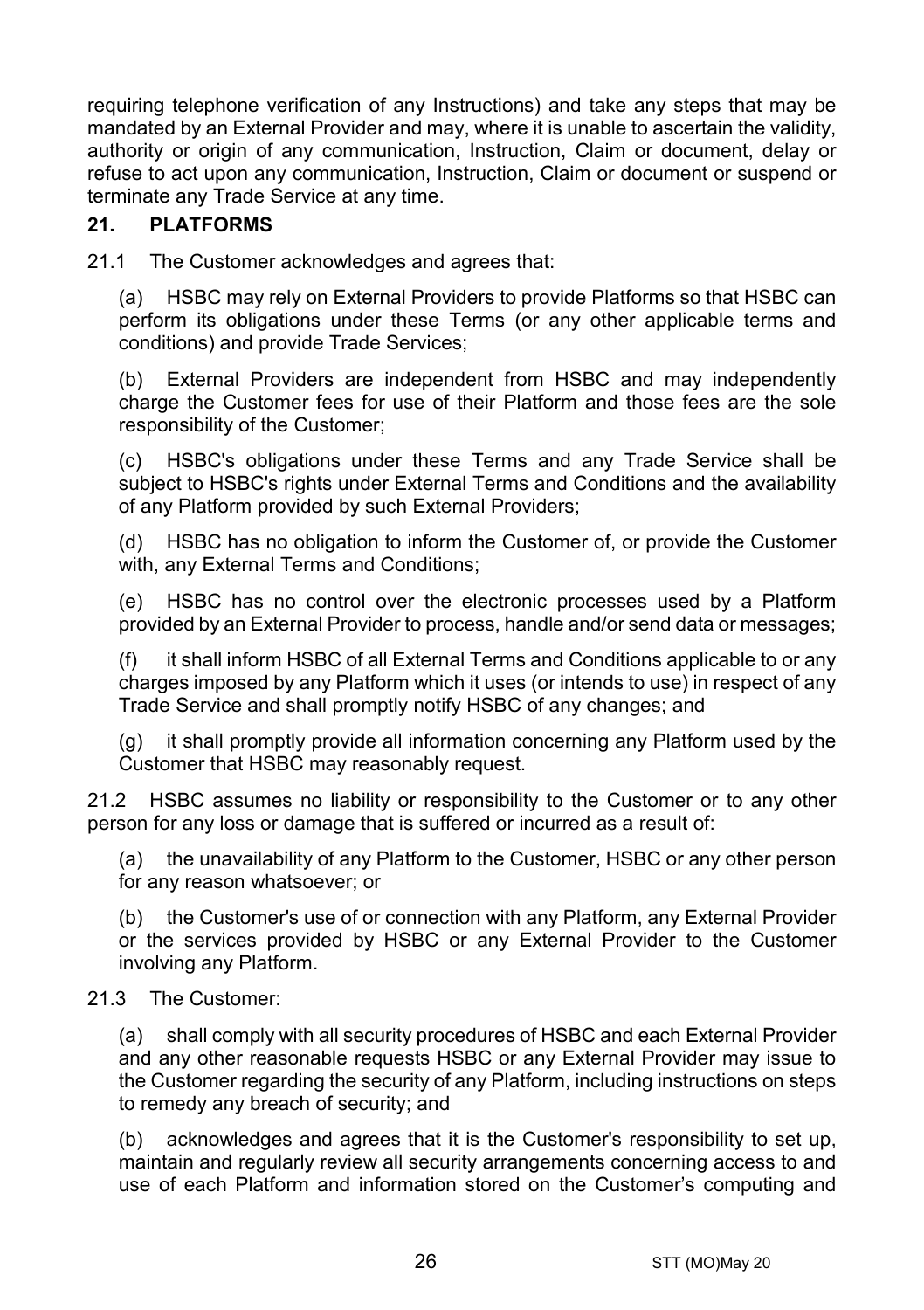communications systems, and confirms that it has assessed the security arrangements of each Platform and has determined that they are adequate to protect the Customer's interests;

(c) shall take all reasonable precautions to prevent fraudulent or unauthorised use of or access to each Platform;

(d) shall ensure that neither the Customer nor its employees do anything which may result in the security of any Platform or the systems or security of HSBC being compromised; and

(e) shall notify HSBC, as soon as reasonably possible upon becoming aware, of any actual or attempted unauthorised access to any Platform or any unauthorised transaction or attempt to execute an unauthorised Instruction. This notification must be by telephone but must be followed by written notice within forty-eight hours of the telephone call.

# **SECTION 6 - OTHER**

#### **22. LIMITATION ON LIABILITY**

<span id="page-26-0"></span>22.1 Neither HSBC nor any other HSBC Group member shall be liable for any loss, damages, payments, demands, claims, expenses or costs suffered or incurred by the Customer (or any of its affiliates) arising from or in connection with these Terms or any Trade Service other than where such loss, damage, payment, demand, claim, expense or cost arises as a direct result of HSBC's or such other HSBC Group member's gross negligence or wilful misconduct.

<span id="page-26-1"></span>22.2 Notwithstanding Clause [22.1,](#page-26-0) in no circumstance whatsoever will HSBC or any HSBC Group member be liable to the Customer (or any of its affiliates) for:

- (a) any loss of business, profits or data; or
- (b) indirect, consequential or special loss or damage,

whether or not HSBC or any HSBC Group member has been advised of the possibility of such loss or damage.

22.3 Without limiting Clauses [22.1](#page-26-0) and [22.2,](#page-26-1) HSBC shall not be responsible or liable for, and the Customer waives all claims against HSBC in respect of:

(a) any act, omission, loss or delay relating to forwarding documents or payments to any person or correspondent bank, or any suspense, act, omission, insolvency or bankruptcy of any correspondent bank;

(b) any delay and/or loss in transit of any messages, letters or documents sent by mail, as an electronic communication, through a Platform or a telecommunication channel, or for any delay, mutilation or other errors arising in the transmission or delivery of any communications by third parties and the Customer acknowledges that, notwithstanding any contrary instruction, HSBC may send a document by any method that it considers appropriate;

(c) any delay in performing or failure to perform any of its obligations under these Terms due to any cause beyond its reasonable control, including, but not limited to, the failure, malfunction or unavailability of telecommunications, data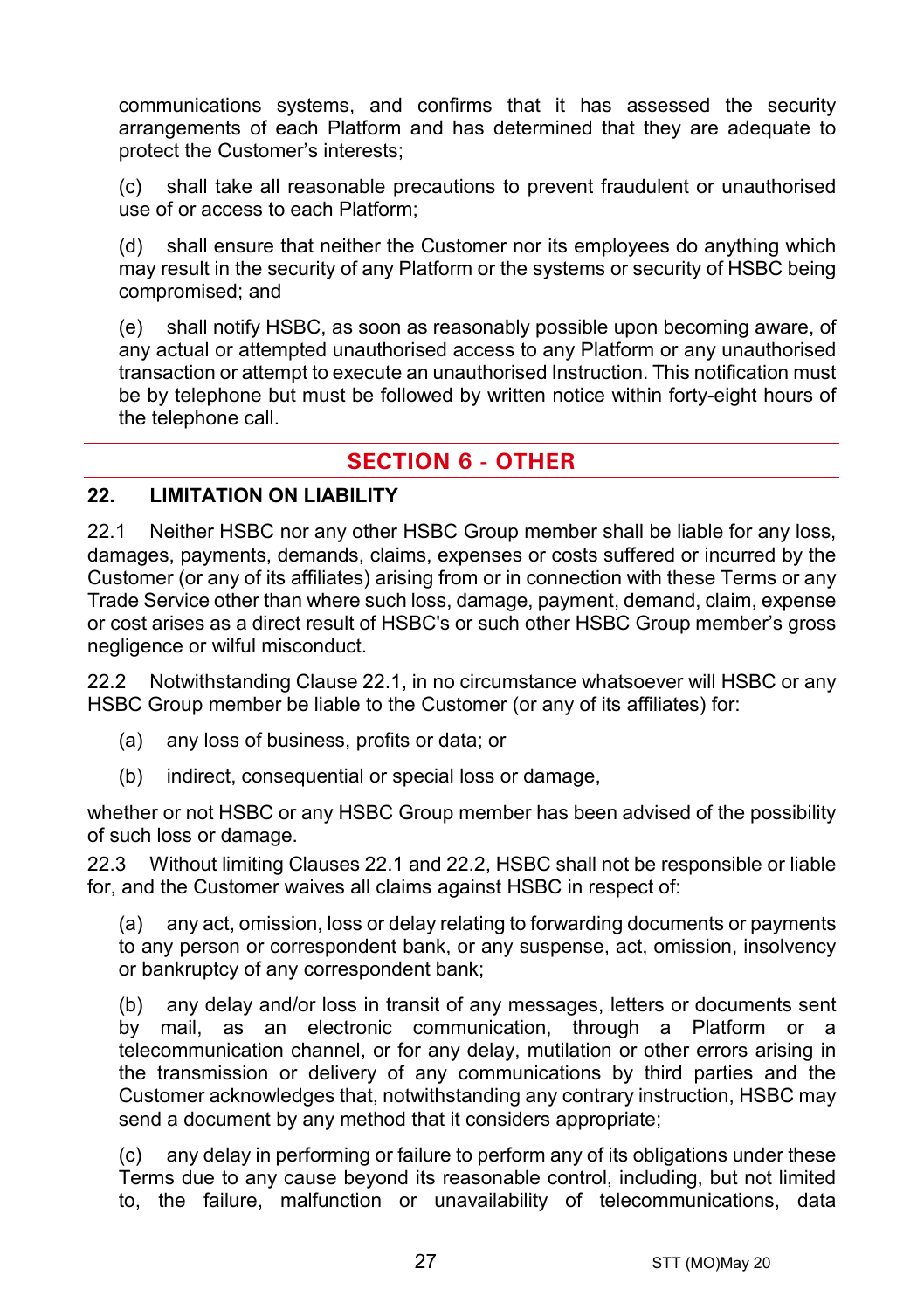communications and computer systems and services over which HSBC has no control, war, hostilities, invasion, civil unrest, strikes, lock-outs or other industrial action or trade disputes (whether involving HSBC's employees or any other person) or any law or government order (whether or not having the force of law);

(d) any failure by HSBC to pay a Claim or other HSBC's act or failure to act because of any domestic or foreign law, regulation, ruling or interpretation of any domestic or foreign court or governmental agency;

(e) the form, sufficiency, correctness, genuineness, authority of any person signing or endorsing (including any person making presentations, demands, giving Instructions (including by Electronic Means) to HSBC purportedly on the authority of the Customer or a beneficiary), falsification, or the legal effect of, any documents if such documents on their face reasonably appear to be in order;

(f) the source, accuracy, validity, authenticity, falsification or legal effect of any data, documents or statements made, presented or received from any Platform or any party to a Trade Transaction, any related documents, or the description, quantity, weight, quality, condition, packing, delivery, value or existence of the goods, services or other performance to which such data, documents or statements relates, or for the good faith or acts or omissions, solvency, performance or standing of any party to a Trade Transaction, the consignor, carrier, forwarder, consignee, insurer of the goods, or any other person;

(g) any improper acts of the beneficiary, including breach of contract in respect of a Trade Transaction, in which circumstances the Customer shall assume and undertake all such risks; and

(h) the Customer acting or relying on any advice received from HSBC whether or not such advice was requested by the Customer.

22.4 If HSBC uses the services of another party, correspondent bank, agent or Platform for the purposes of issuing an Instrument or Documentary Credit, making payment, handling Goods or Documents or for any other purpose to support the services contemplated by these Terms, HSBC shall do so for the Customer's account and at the Customer's risk and HSBC shall assume no liability or responsibility should any instructions which HSBC gives to any such other party not be carried out even if the choice of such other party was HSBC's. Additionally, HSBC shall not be liable for any act, failure to act, default, suspension, bankruptcy or insolvency of such other party.

22.5 Where HSBC performs a review of any Document at the request of the Customer, such review is indicative only and not final or conclusive and HSBC shall not be responsible or liable for, and the Customer waives all claims against HSBC in respect of, an omission by or failure of HSBC to identify any discrepancies during any such review.

22.6 Where HSBC agrees to advise a Documentary Credit or any Instrument which is not issued by a bank or present any Document in respect of, or otherwise handle, such Documentary Credit or Instrument, the Customer acknowledges and agrees that:

(a) such Documentary Credit or Instrument may not be an independent third party undertaking and may not guarantee payment by the issuer or applicant;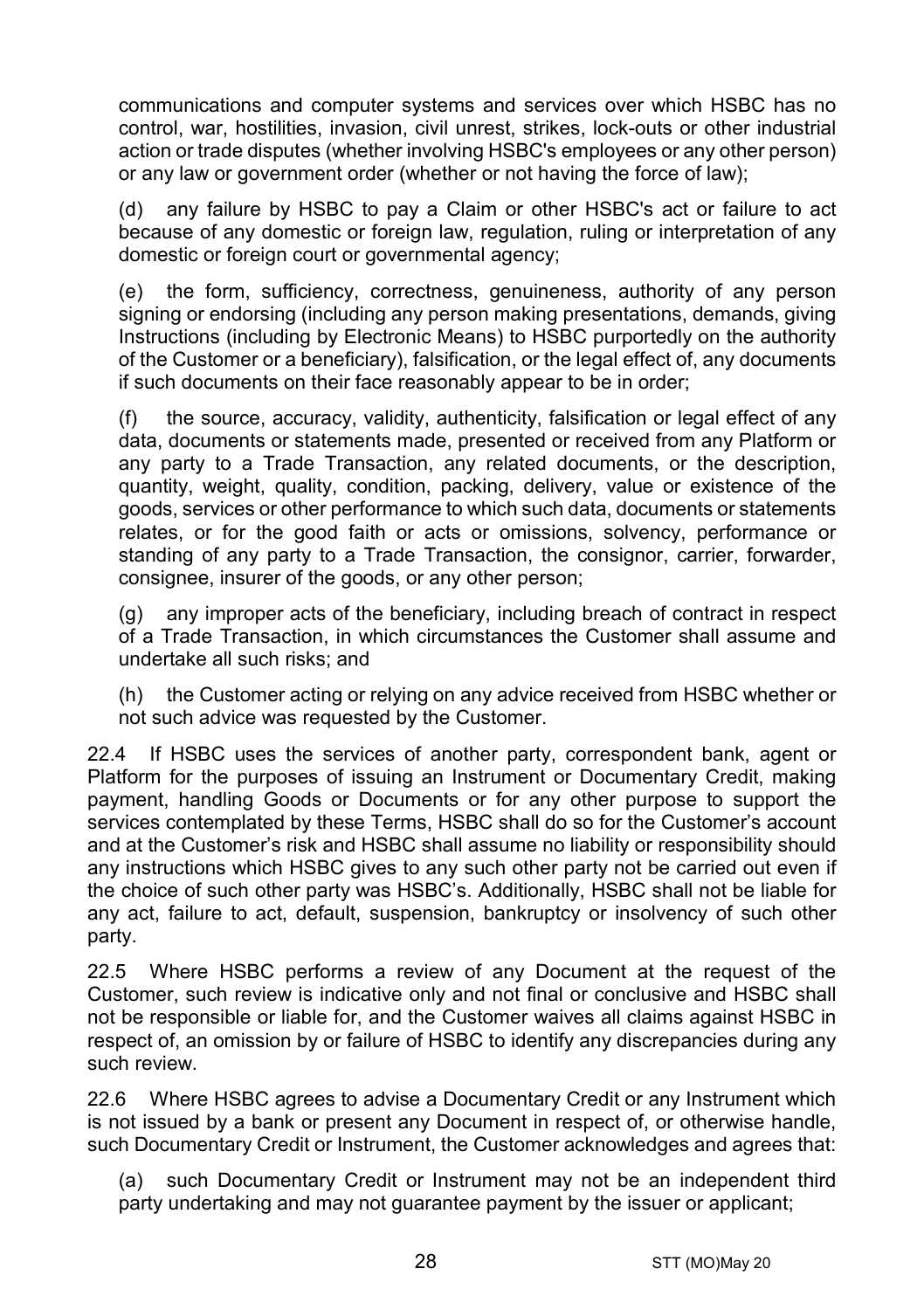(b) the applicable ICC Rules may not address, cover or extend to such type of Documentary Credit or Instrument:

HSBC may not be able to pursue the issuer for payment in the same manner as it would be able to in respect of a Documentary Credit or Instrument issued by a bank; and

(d) the Customer should seek independent legal advice,

and the Customer assumes all such risks and waives all claims against HSBC for losses, damages, costs, fees, claims, actions or demands with respect to such Documentary Credit or Instrument including any claims that HSBC failed to alert the Customer that it was advising such type of Documentary Credit or Instrument, failed to pay such Documentary Credit or Instrument in the manner of a Documentary Credit or Instrument issued by a bank, or failed to collect payment from the issuer of such Documentary Credit or Instrument.

22.7 Subject to the provisions above, where any liability of HSBC or any HSBC Group member to the Customer (or any of its affiliates) arises under these Terms or in connection with any Trade Service, such liability shall not exceed USD 1,000,000 in aggregate in any calendar year.

## <span id="page-28-1"></span>**23. DISCLOSURE, CONFIDENTIALITY AND PRIVACY**

23.1 Without limiting any other terms between the Customer and HSBC or any HSBC Group member, HSBC is authorised:

<span id="page-28-0"></span>(a) to appoint any other person as its correspondent, nominee or agent in connection with these Terms and any Trade Service and HSBC may delegate any of its powers under these Terms or a Trade Service to such person;

(b) to notify any other person of its interest in any Documents, Goods or proceeds of sale; and

(c) to transfer and disclose any Customer Information to the following recipients (who may also process, transfer and disclose such Customer Information):

(i) any HSBC Group member and any of its or their officers, directors, employees, professional advisors, insurers, brokers, auditors, partners, subcontractors, correspondents, nominees, agents, delegates, service providers (including External Providers and Platforms) and associates;

(ii) any Authorities;

(iii) anyone acting on the Customer's behalf, payment recipients, beneficiaries, account nominees, intermediary, correspondent and agent banks, clearing houses, clearing or settlement systems, market counterparties, upstream withholding agents, swap or trade repositories, stock exchanges, and companies in which the Customer has an interest in securities (where such securities are held by HSBC for the Customer);

(iv) any person or entity who acquires (or may acquire) an interest in or assumes (or may assume) risk in or in connection with any Trade Service;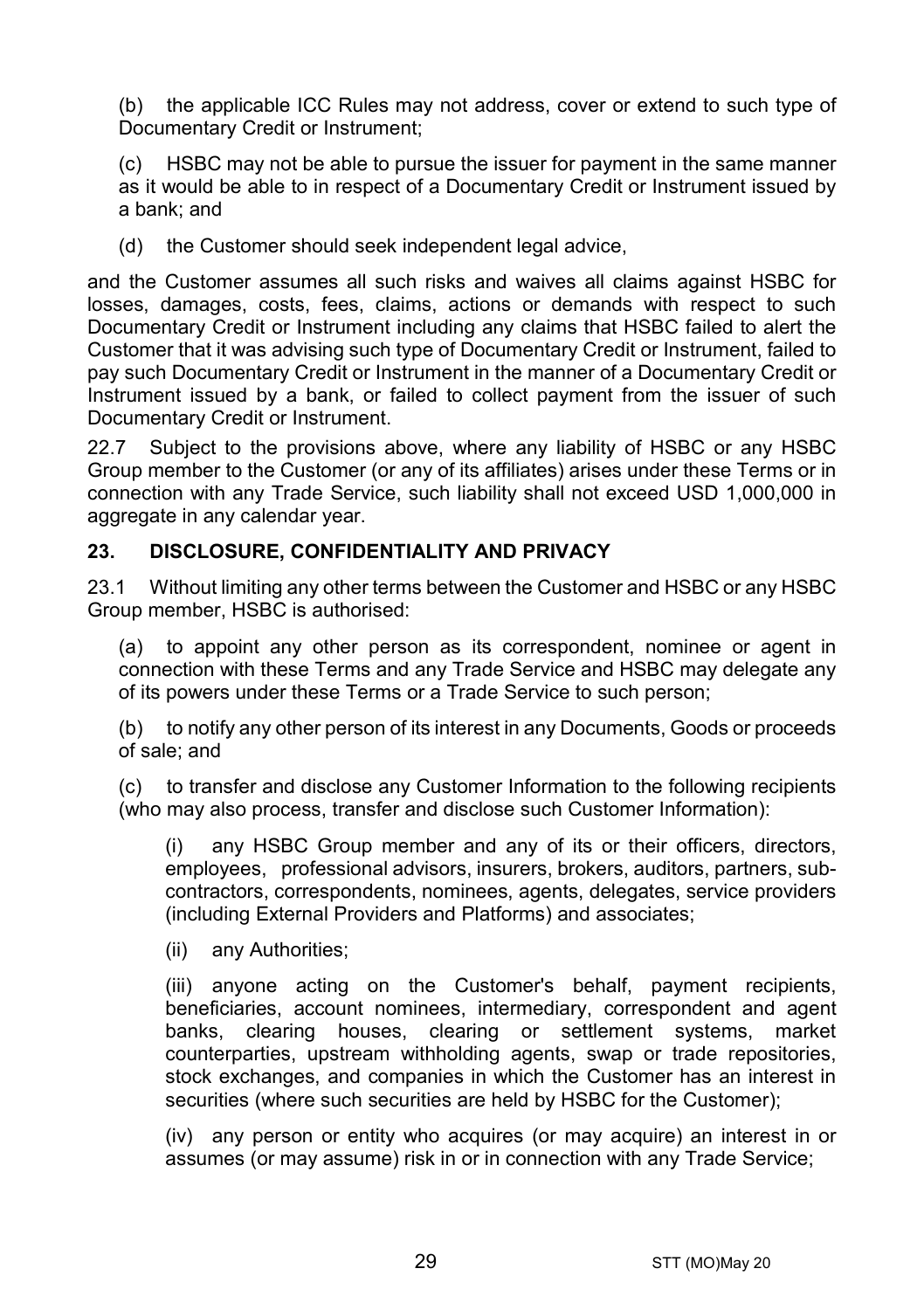(v) any other financial institutions, credit reference agencies or credit bureaus, for obtaining or providing credit references; and/or

(vi) any person or entity in connection with any HSBC Group business transfer, disposal, merger or acquisition, wherever located, including in jurisdictions which do not have data protection laws that provide the same level of protection as the jurisdiction in which the Trade Service is supplied,

including where the recipient of any such appointment, notification, transfer or disclosure is located outside of the relevant Governing Jurisdiction.

23.2 HSBC will not be liable for the acts or omissions of any External Provider as to the collection, use or disclosure by that External Provider of Customer Information.

23.3 Where the Customer has given HSBC information about natural persons (such as authorised signatories), the Customer confirms that those natural persons have authorised the Customer to do so (and to receive any data protection notices on their behalf) and have consented to HSBC's collection, use, storage, processing, transfer and disclosure of their Personal Data and data for the purpose of HSBC carrying out any action contemplated by these Terms or providing a Trade Service to or for the Customer.

23.4 The Customer shall ensure that any information that the Customer asks HSBC to forward to third parties is complete, accurate and will not give rise to any claim against HSBC (including any claim in defamation, in relation to privacy, banking secrecy or data protection or for infringement of any other third party rights) and the Customer confirms and represents that it has obtained the requisite consent and/or waiver (where required) for HSBC to forward such information.

## **24. MISCELLANEOUS**

24.1 Other than a Trade Service which has been provided on an irrevocable or committed basis, HSBC may at any time withdraw a Trade Service or refuse to provide a Trade Service in its absolute discretion.

24.2 Any waiver, release or consent by HSBC under or in respect of these Terms or a Trade Service will only be effective if made in writing (which may be made through a Platform).

24.3 HSBC may at any time change these Terms by providing the Customer with at least 30 days' written notice and any Trade Service requested on or after the effective date in such notice shall be subject to the amended Terms.

24.4 HSBC is authorised to take such steps and to make such payments as it considers necessary, at the cost of the Customer, to remedy any default by the Customer in respect of its obligations under these Terms or any Trade Service.

24.5 Neither HSBC's failure to exercise, nor HSBC's delay in exercising, any of its rights or remedies under these Terms or in respect of a Trade Service shall operate as a waiver of any such right or remedy, nor shall any single or partial exercise of any right or remedy prevent any further or other exercise of any other right or remedy.

24.6 The Customer may not assign or transfer any of its rights or obligations under these Terms or a Trade Service. HSBC may assign, transfer or create security over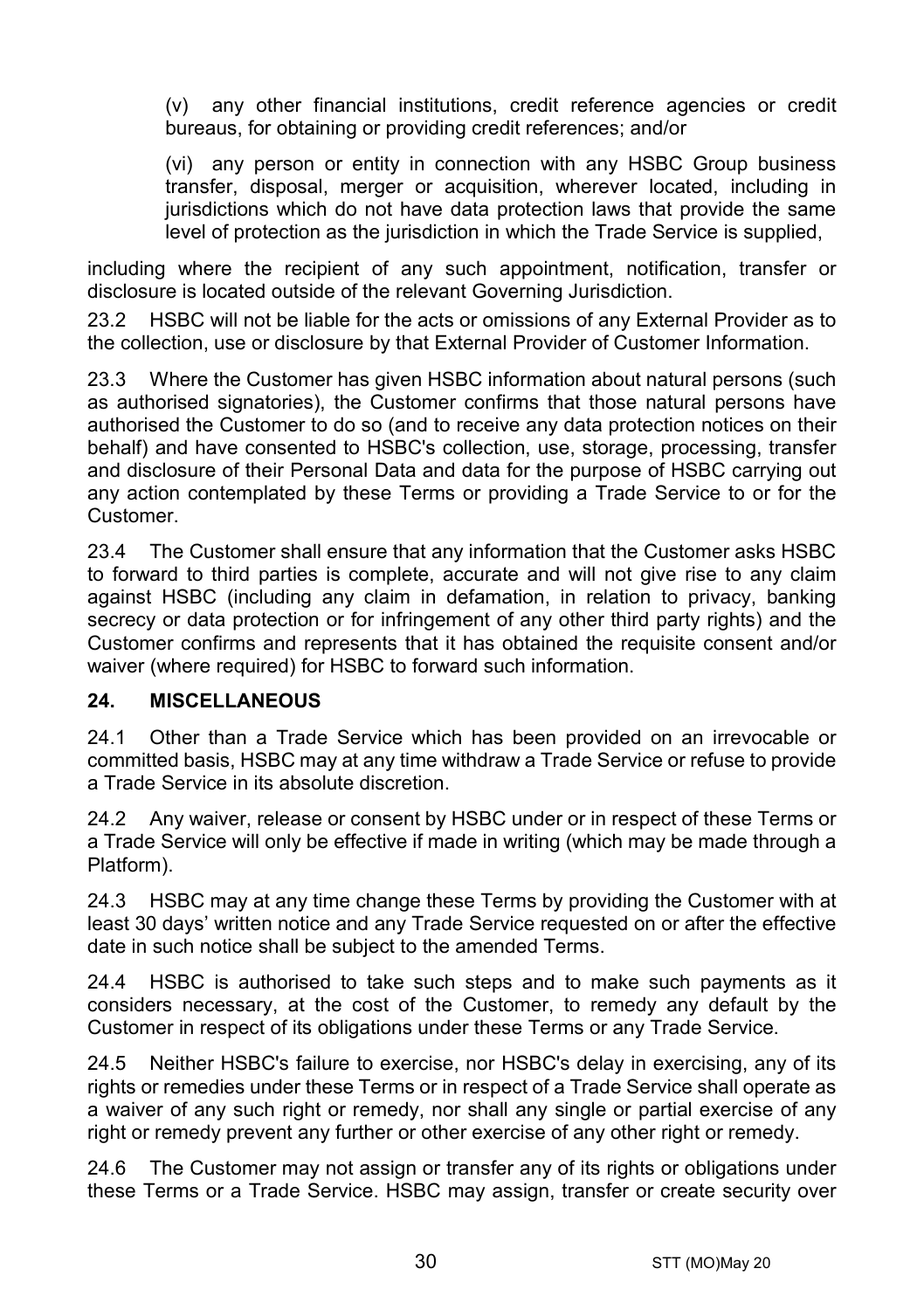any of its rights under or in respect of these Terms or a Trade Service without restriction or notice.

24.7 Without prejudice to Claus[e 20](#page-23-0) (*[INSTRUCTIONS](#page-23-0)*), any notices by the Customer in connection with these Terms or a Trade Service must be given to HSBC in writing at the address of HSBC most recently advised by HSBC to the Customer. HSBC may give notice to the Customer in person, by telephone or facsimile, by post, through a Platform or, if agreed by the Customer, through another electronic channel at the address or number most recently notified by the Customer to HSBC. A notice sent by post will be deemed to have been received 7 calendar days after posting if within the same country, or 15 calendar days after posting if cross border.

24.8 Each of the provisions of these Terms is severable and distinct from the others and, if one or more of such provisions is or becomes illegal, invalid or unenforceable, the remaining provisions shall not be affected in any way.

24.9 If the Customer includes two or more persons, the obligations and liabilities of these persons under or in respect of a Trade Service and these Terms shall be joint and several.

24.10 Nothing in these Terms shall be deemed to create any partnership, joint venture or relationship of principal and agent between HSBC and the Customer or create or give rise to any fiduciary relationship of any nature.

24.11 To the extent permitted by the laws of the Governing Jurisdiction, the Customer irrevocably waives any right of sovereign immunity from suit, jurisdiction or adjudication (including in respect of pre-judgement interim relief and execution of any judgement) that it may have in the Governing Jurisdiction or otherwise, whether that immunity relates to itself or to any commercial or non-commercial assets (including land, bank accounts or other assets held in the name of a diplomatic mission or otherwise or belonging to the Customer's central bank or other monetary authority).

24.12 These Terms are for the benefit of the Customer, HSBC and each HSBC Group member, and are not intended to benefit any other third party or be enforceable by any other third party. Any rights of HSBC to bring to an end or change these Terms or any contract to which they form part are not subject to the consent of any other third party.

# **25. GOVERNING LAW AND JURISDICTION**

25.1 For the purposes of a Trade Service:

(a) that Trade Service and these Terms will be governed by the laws of the Governing Jurisdiction; and

(b) the courts of the Governing Jurisdiction shall have non-exclusive jurisdiction to settle any disputes that may arise out of, or in connection with, that Trade Service and these Terms, their interpretation or any non-contractual obligations arising from or connected with them.

25.2 If a process agent is specified in an Application or Facility Agreement in respect of a Trade Service, service of any legal process on the person whose name and address is specified in such Application or Facility Agreement shall constitute service on the Customer.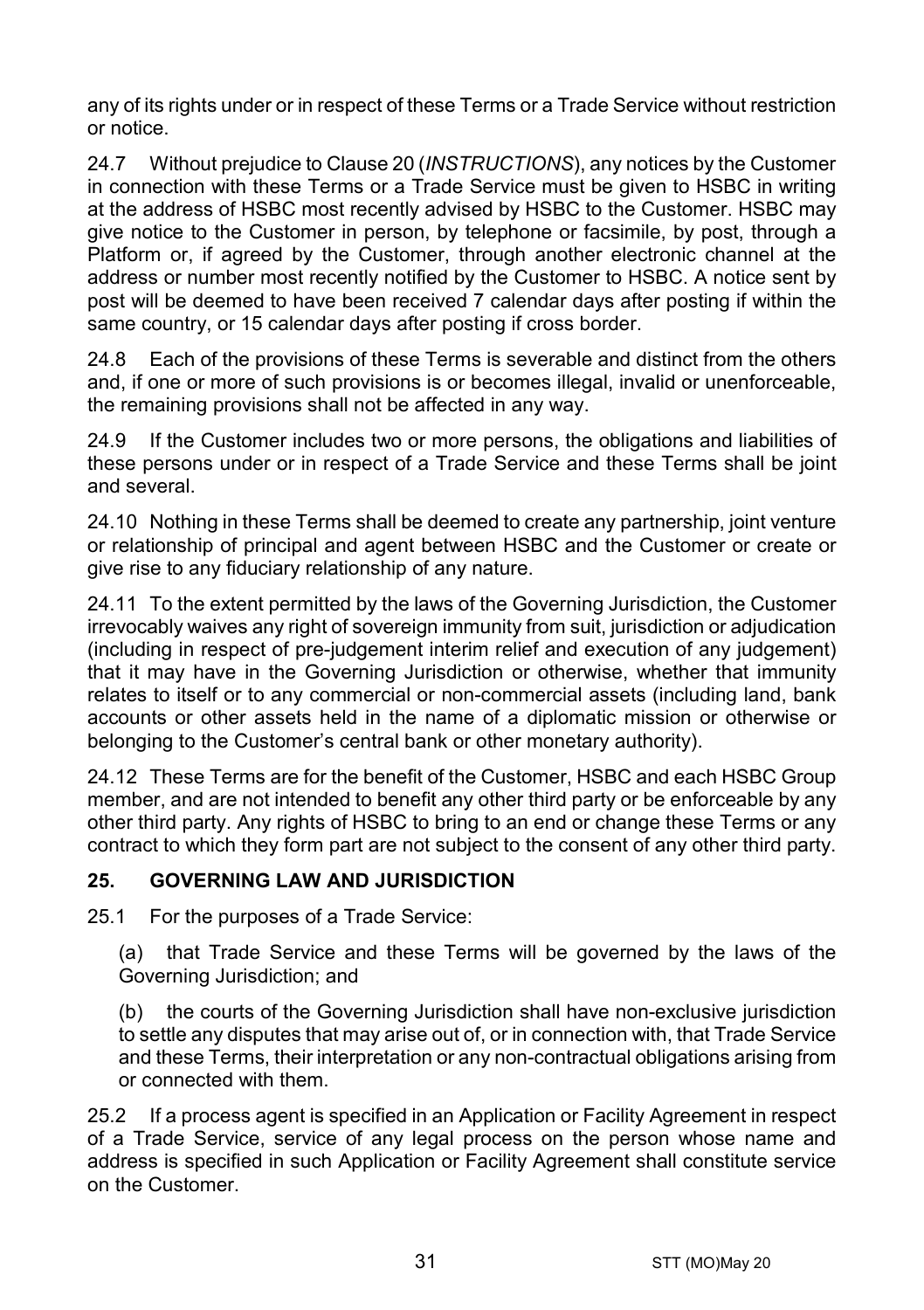25.3 If no process agent has been appointed by the Customer, upon request from HSBC the Customer will, within five Business Days, appoint a process agent (with an office in the Governing Jurisdiction) for service of all legal process relating to these Terms and the relevant Trade Service on the Customer and the Customer will notify the process agent's address to HSBC. If the Customer does not do this, HSBC may appoint a process agent on the Customer's behalf and at its expense and shall, as soon as practicable, notify the Customer of such appointment.

# **SECTION 7 – DEFINITIONS AND INTERPRETATION**

#### **26. DEFINITIONS AND INTERPRETATION**

#### 26.1 In these Terms:

**Application** means an application, instruction or request by the Customer for a Trade Service (whether for itself or for another person) using an application form, or pursuant to the terms of a Facility Agreement or made using a Platform.

**Authorities** includes any judicial, administrative, public or regulatory body (including any self-regulatory body), any government, any tax authority, any securities or futures exchange, any court, any central bank or law enforcement body, or any of their agents, with jurisdiction (direct or indirect) over any part of the HSBC Group at any time.

**Back-to-Back Documentary Credit** has the meaning given to it in Clause [3.14](#page-5-0) (*[DOCUMENTARY CREDITS](#page-3-0)*).

**Business Day** means, in respect of a Trade Service, a day on which banks are open for general business in the Governing Jurisdiction.

**Cash Collateral** has the meaning given to it in Clause [10](#page-13-2) (*[CASH COLLATERAL](#page-13-2)*).

**Claim** means any demand, request for payment or for acceptance and payment, claim, presentation or drawing made in respect of a Trade Service by a beneficiary, the Customer or any other person.

**Collection** means a collection transaction in respect of the handling of Documents where HSBC may act as either a remitting bank, collecting bank or presenting bank.

**Compliance Action** has the meaning given to it in Clause [19](#page-22-0) (*[COMPLIANCE WITH](#page-22-0)  [LAWS AND SANCTIONS](#page-22-0)*).

**Country Conditions** means HSBC's additional terms and conditions for the country in which the HSBC entity providing the relevant Trade Service is located.

**Customer** means the person who requests the relevant Trade Service and with whom HSBC contracts with respect to the provision of that Trade Service (and, without limitation, as may be specified in the relevant Application). If HSBC provides a Trade Service to a person that is not a customer of HSBC, references in these Terms to the "Customer" shall apply to that person even though that person is not a customer of HSBC.

**Customer Information** means any Personal Data, confidential information, and/or Tax Information (including accompanying statements, waivers and consents) of either the Customer, or a person or entity whose information (including any Personal Data or Tax Information) which the Customer provides, or which is provided on the Customer's behalf, to any HSBC Group member in connection with the provision of any Trade Service.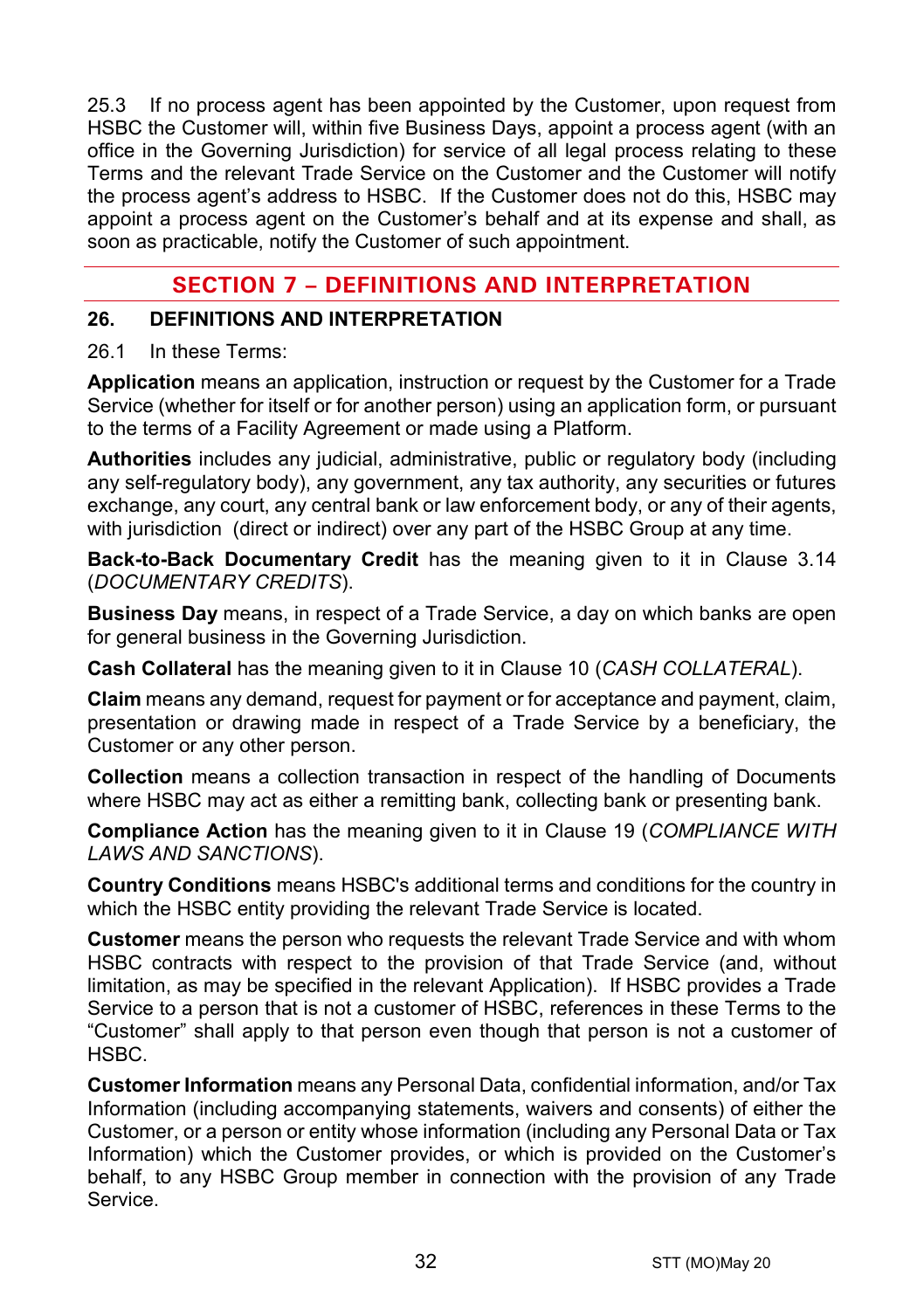#### **Customer Liabilities** means at any time:

(a) all liabilities of the Customer to HSBC or any HSBC Group member (including arising under or in connection with any Trade Service and these Terms) incurred in any currency and in any capacity and whether present or future, actual or contingent, direct or indirect, or incurred alone or jointly with any other person;

(b) interest on such liabilities (both before and after any demand or judgment) to the date on which HSBC or any such HSBC Group member receives payment, at the rates payable by the Customer or which would have been payable but for any circumstances which restricts payment;

(c) any costs and expenses incurred by HSBC or any HSBC Group member in making payment under or in respect of a Trade Service on behalf of the Customer (but without HSBC being under any obligation to do so) as a result of failure by the Customer to make such payment when due or demanded; and

(d) all costs and expenses (including legal fees on a full indemnity basis) of HSBC or any HSBC Group member in perfecting or enforcing its rights under or in respect of a Trade Service and these Terms.

**Documentary Credit** means a documentary credit or letter of credit or any commitment to issue a documentary credit or letter of credit (including any extension, renewal or amendment of the same).

**Documents** means any drafts, bills of exchange, promissory notes, cheques, documents of title, certificates, invoices, statements, transport documents, insurance policies, warehouse warrants, warehouse receipts or any other similar instruments relating to a Trade Transaction in respect of which HSBC has provided Trade Service(s) to the Customer.

**Electronic Means** has the meaning given to it in Clause [20](#page-23-0) (*[INSTRUCTIONS](#page-23-0)*).

**Exchange Rate** means HSBC's spot rate of exchange (or if HSBC does not have an available spot rate of exchange for the relevant currency, any other publicly available spot rate of exchange selected by HSBC) for the purchase of the required currency in the relevant foreign exchange market at the relevant time using the currency in which the relevant payment was paid (where any such spot rate of exchange shall be selected by HSBC acting reasonably in the circumstances).

**External Provider** means a person (other than HSBC) that makes any Platform available to HSBC and/or the Customer.

**External Terms and Conditions** means any agreement which is entered into between an External Provider and either HSBC or the Customer setting out the terms and conditions applicable to HSBC's or the Customer's use of a Platform.

**Facility Agreement** means a letter or agreement between the Customer and HSBC pursuant to which HSBC agrees to provide to the Customer a facility in respect of Trade Services.

**Finance** means discounting, negotiating, purchasing, prepaying, early paying or endorsing a Document (whether or not drawn under a Documentary Credit or Collection) or Documentary Credit and **Financed** and **Finances** shall be construed accordingly. For the avoidance of doubt, **Finance** does not include a Trade Finance Loan.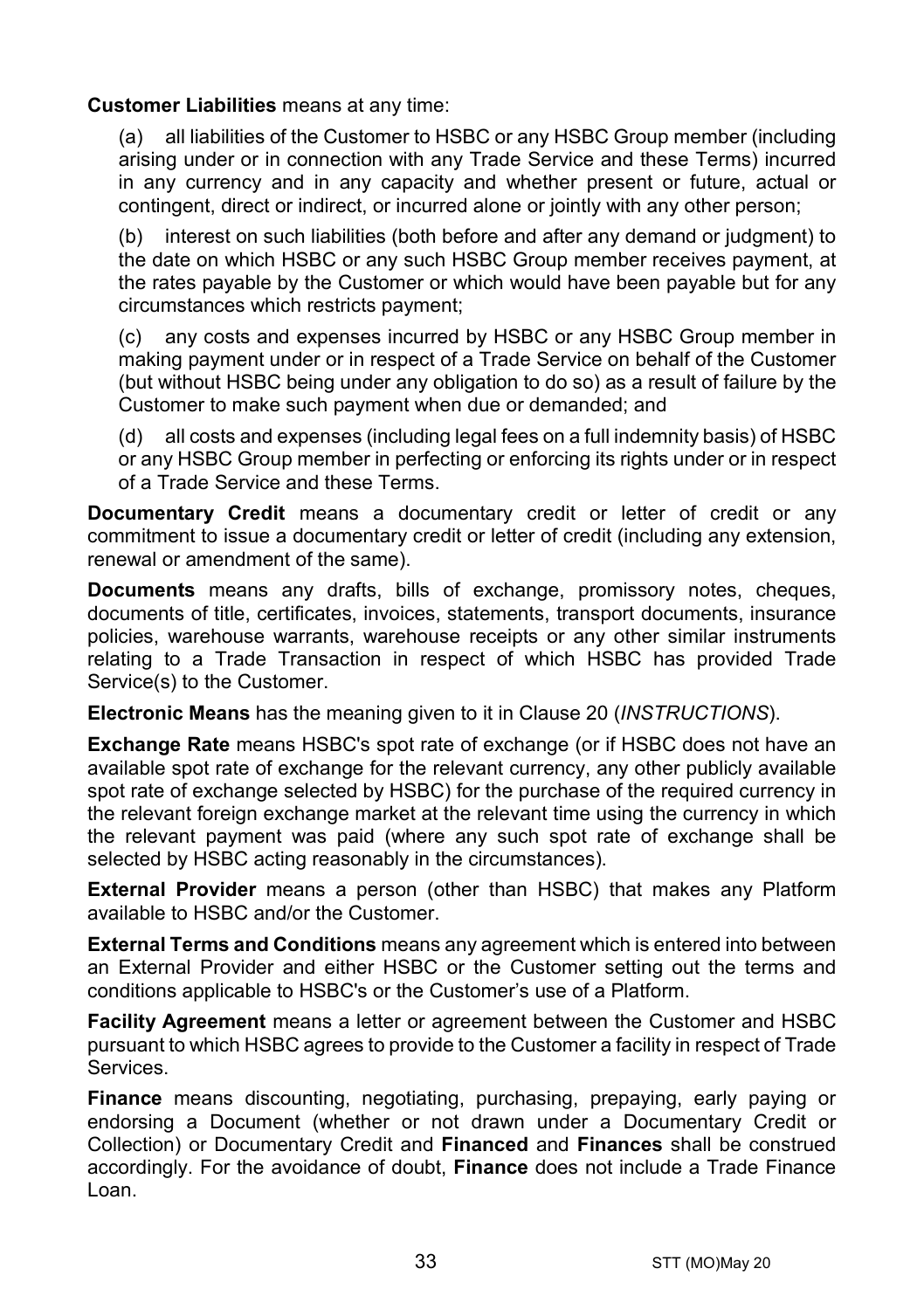**Goods** means the goods or products which are the subject of a Trade Transaction in respect of which HSBC has provided Trade Service(s) to the Customer.

**Governing Jurisdiction** means the jurisdiction in which the relevant HSBC entity providing the Trade Service is located or such other jurisdiction agreed in writing between the Customer and HSBC or specified in the relevant Country Conditions.

**HSBC** means the HSBC Group member (or, if applicable, the branch of such HSBC Group member) providing the relevant Trade Service, and its successors and assigns and, where the context permits, includes any person appointed by HSBC under Clause [23.1\(a\)](#page-28-0) (*[DISCLOSURE, CONFIDENTIALITY AND PRIVACY](#page-28-1)*).

**HSBC Group** means HSBC Holdings plc and its subsidiaries and affiliates from time to time.

**ICC** means the International Chamber of Commerce.

**Increased Costs** means a reduction in the rate of return from a Trade Service or on HSBC's overall capital, an additional or increased cost or a reduction of any amount due and payable under these Terms or in respect of a Trade Service, which is incurred or suffered by HSBC to the extent that it is attributable to HSBC performing its obligations under these Terms or a Trade Service.

**Indemnified Party** has the meaning given to it in Claus[e 9](#page-13-0) (*[REIMBURSEMENT AND](#page-13-0)  [INDEMNITY](#page-13-0)*).

**Instruction** has the meaning given to it in Clause [20](#page-23-0) (*[INSTRUCTIONS](#page-23-0)*).

**Instrument** means any SBLC, demand guarantee (including an avalisation, coacceptance or acceptance of a Document), bond, counter-guarantee, counter-SBLC, or similar independent payment obligation (including any extension, renewal or amendment of the same).

**Losses** has the meaning given to it in Clause [9](#page-13-0) (*[REIMBURSEMENT AND](#page-13-0)  [INDEMNITY](#page-13-0)*).

**Master Documentary Credit** has the meaning given to it in Clause [3.14](#page-5-0) (*[DOCUMENTARY CREDITS](#page-3-0)*).

**Personal Data** means any information relating to an individual from which such individual can be identified, including sensitive personal data, name(s), residential address(es), contact information, age, date of birth, place of birth, nationality, citizenship, personal and marital status.

**Platform** means any electronic platform (a) used by HSBC, the Customer or any other person for giving or receiving any Instruction, Claim or other communication in relation to any Trade Service, and/or (b) used by HSBC or any other person for issuing or providing any Trade Service, and shall include HSBCnet.

**Recourse Event** means in respect of a Trade Service:

(a) any misrepresentation, alleged or actual fraud, illegality or unauthorised act of the Customer and/or any other party to the Trade Transaction;

(b) any alleged or actual invalidity, non-compliance or unenforceability of the Documentary Credit, SBLC, Document(s) or Trade Transaction (as applicable); or

(c) any injunction, court order, law, regulation or Sanctions which restrict any payment (whether to or from HSBC and/or not subsequently discharged).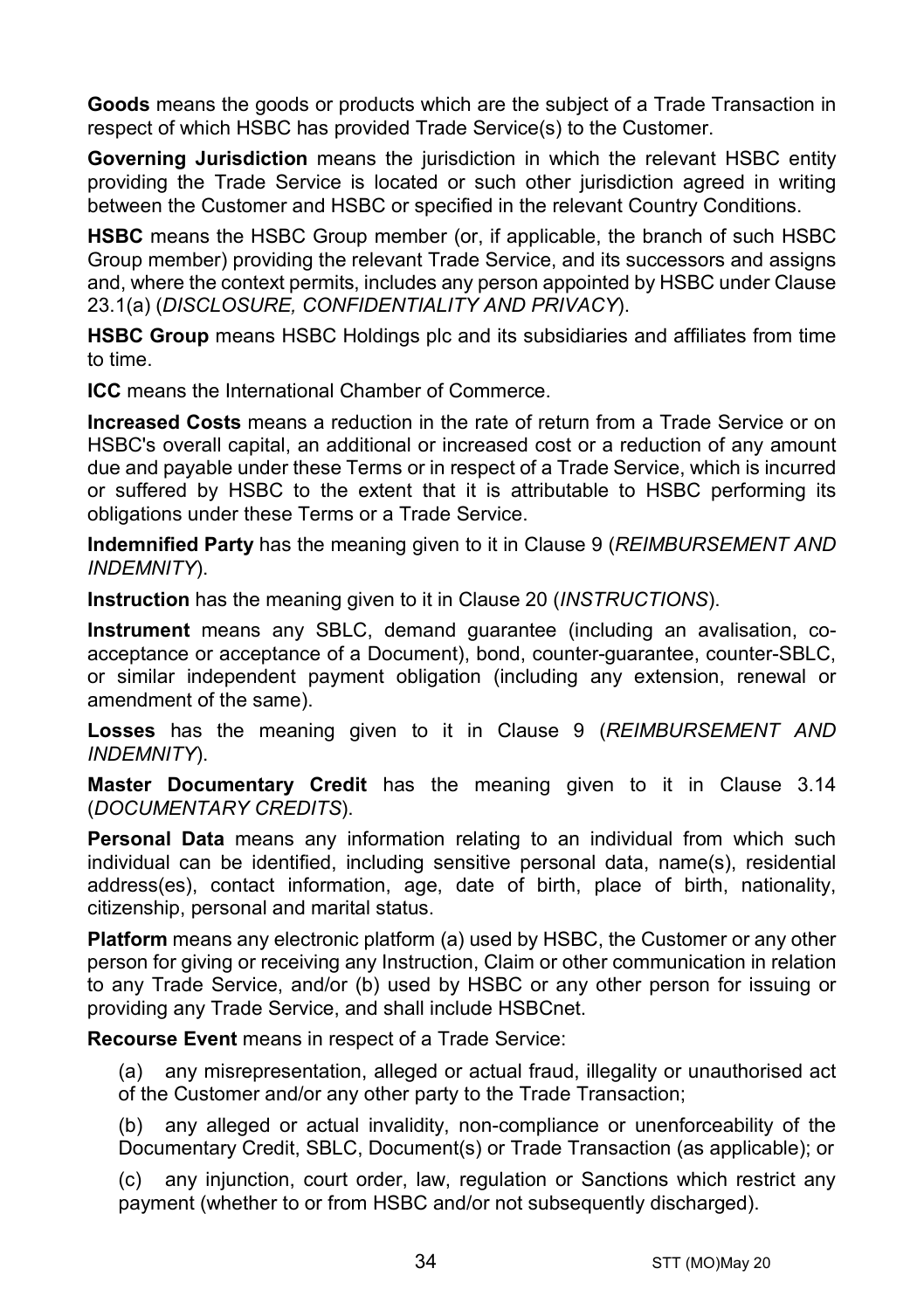**SBDC** means a standby documentary credit.

**SBLC** means a standby letter of credit (which includes an SBDC).

**Sanction** has the meaning given to it in Clause [19](#page-22-0) (*[COMPLIANCE WITH LAWS AND](#page-22-0)  [SANCTIONS](#page-22-0)*).

**Security Agreement** means any document creating security or quasi-security over any of the Customer's rights and/or assets in support of any obligations which the Customer may have to any HSBC Group member from time to time.

**Tariff Book** means, if applicable in the relevant jurisdiction, HSBC's tariff book setting out HSBC's fees, commissions, interest rates and other rates for Trade Services as is available upon request by the Customer and/or can be accessed online.

**Tax** includes goods and services tax, value added tax, sales tax, stamp duty or any tax, levy, impost, deduction, charge, rate, duty, compulsory loan or withholding which is levied or imposed by a government agency, and any related interest, penalty, charge, fee or other amount (but does not include tax on the overall net income of HSBC).

**Tax Information** means any documentation or information (and accompanying statements, waivers and consents) relating, directly or indirectly, to the Customer's tax status and the tax status of any owner, "controlling person", "substantial owner" or beneficial owner of the Customer.

**Trade Finance Loan** means a loan, advance, credit or other financial accommodation provided by HSBC to the Customer in respect of a Trade Transaction.

**Trade Service** includes:

(a) the issue of a Documentary Credit and instructing any advising bank, nominated bank or confirming bank in relation to such Documentary Credit;

(b) acting as the advising bank, nominated bank or confirming bank (on a disclosed or undisclosed basis) in relation to a Documentary Credit;

(c) the issue of an Instrument and/or instructing any correspondent bank in relation to, and issuing an counter-guarantee, counter-SBLC or indemnity in respect of, an Instrument;

(d) acting as the advising bank, confirming bank or correspondent bank in relation to an Instrument;

(e) the handling of a Documentary Credit, Instrument or Document;

- (f) Collections;
- (g) the provision of any Finance;
- (h) the provision of a Trade Finance Loan;

(i) the issue of a letter of indemnity or shipping guarantee and/or the signing, endorsement or release of any Transport Document;

- (i) the release of Documents:
- (k) any other service or product relating to a Trade Transaction provided,

by HSBC to, at the request of, or in respect of the Customer.